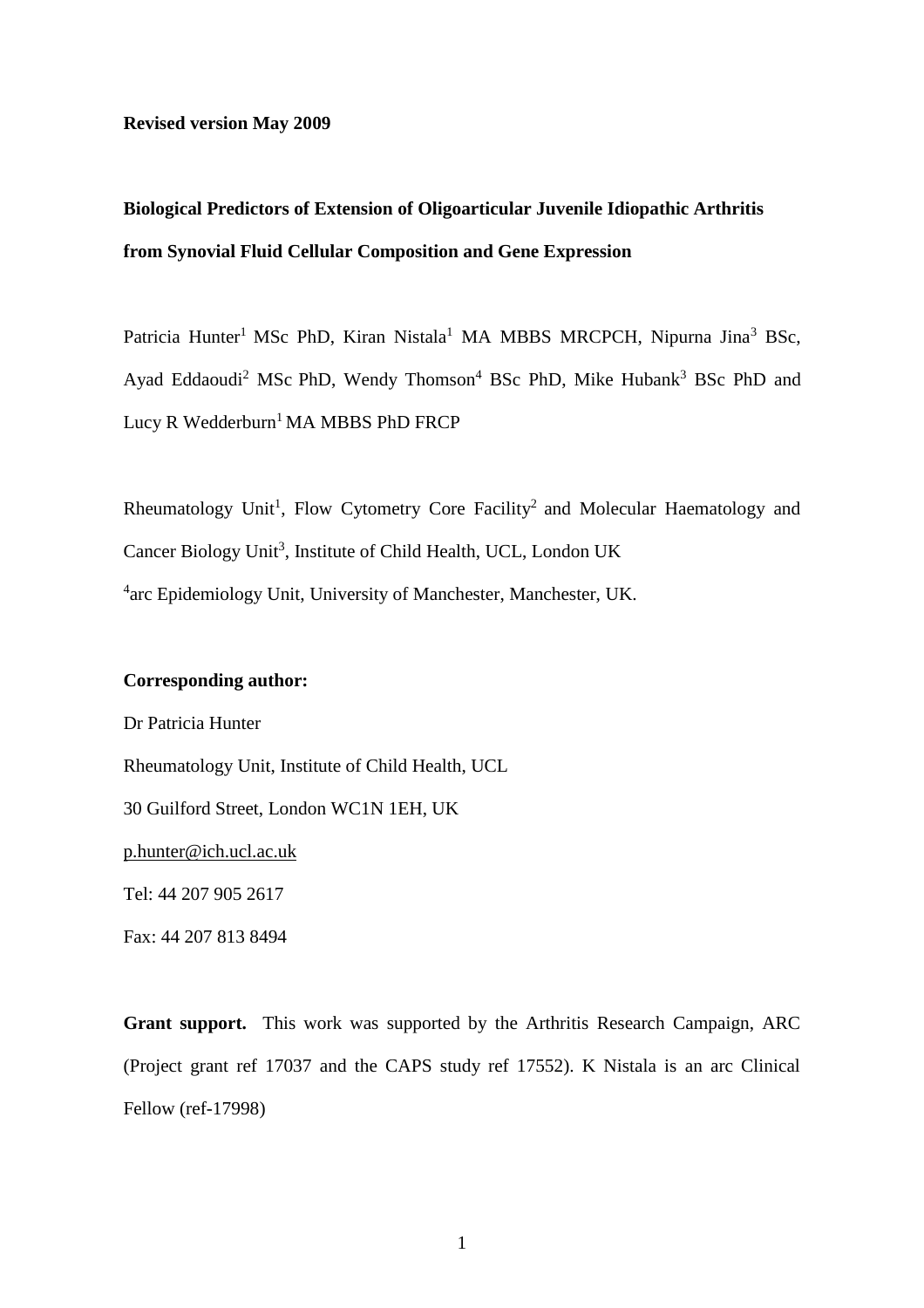### **Abstract**

**Objective** To identify biomarkers in the first synovial fluid aspirate of children with oligoarticular juvenile idiopathic arthritis (OA-JIA) that can be used to identify children whose disease is likely to extend to a more severe phenotype.

**Methods** Recent onset OA-JIA patients were identified and grouped according to persistence or extension at one year from diagnosis. Flow cytometry was used to delineate differences in mononuclear cell populations between first blood and synovial fluid in the same patient and between outcome groups. Lymphocyte proportions in the joint were modeled on chemotaxis of lymphocytes to CCL5 using transwell migration assays. Synovial fluid CCL5 was quantified by ELISA. RNA from synovial fluid mononuclear cells was compared between groups using Affymetrix Gene Chip HGU133plus2.0.

**Results** Compared to blood, synovial fluid cells had an expansion of CD8+ T cells, reduced B cells and an expansion CD16- NK cells. The lower CD4:CD8 ratio in synovial fluid was recapitulated *in vitro* by migration of blood T cells to CCL5. Synovial CCL5 levels were higher in patients who extended. The CD4:CD8 ratio in synovial fluid was significantly lower in patients who extended (0.90 vs. 0.57, difference=0.33, 95%CI=0.04 to 0.62). 344 genes were  $> 1.5$ -fold differentially expressed between outcomes ( $P < 0.05$ ) and included genes associated with inflammation and macrophage differentiation increased in patients who had extended at one year and genes associated with immune regulation increased in the patients who persisted.

**Conclusions** Synovial lymphocyte proportions, levels of CCL5 and gene expression yielded potential biomarkers with which to predict extension of OA-JIA.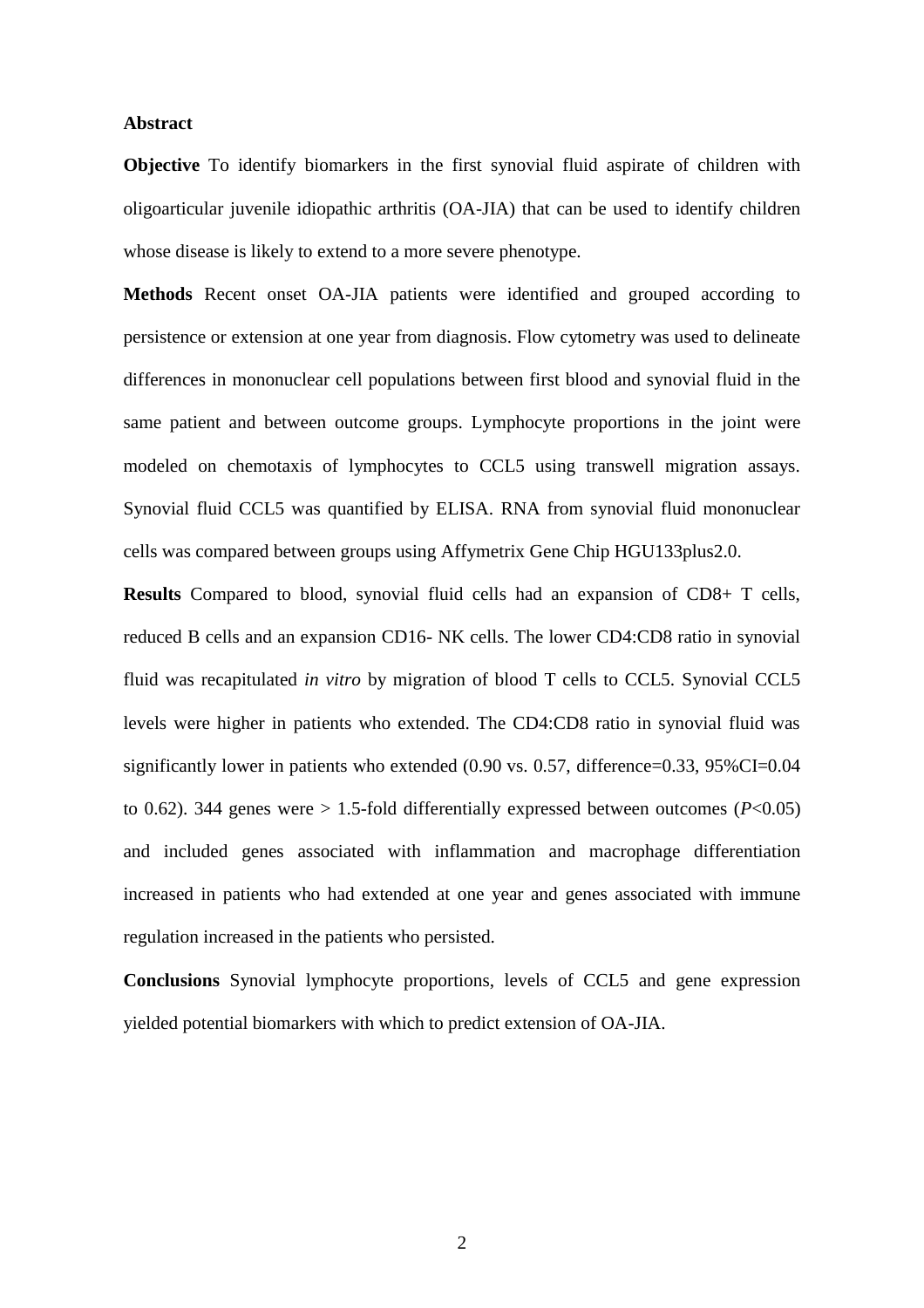#### **Introduction**

Inflammatory arthritis in children presents with a diverse range of phenotypes, of which the most common is arthritis that starts in 4 or less joints, known as oligoarticular juvenile idiopathic arthritis (OA-JIA) (1). Although sometimes thought of as a benign condition, OA-JIA may in fact lead to a wide spectrum of outcomes ranging from complete remission off medication, to a severe, extended form of JIA which spreads to involve many joints  $(\geq 5)$ . Extended OA-JIA can be highly erosive and destructive and may be difficult to control with conventional DMARDs thus requiring long term treatment with biological therapies. When OA-JIA remains limited to 4 or less joints, so called persistent OA-JIA, it is typically relatively easily controlled with local intra-articular steroid and non steroidal medication (2;3).

A large study of remission rates in different subtypes of JIA found that after  $\geq 4$  year follow up, only 31% of children with extended OA-JIA achieved remission off medication, compared to 68% of those with persistent OA-JIA (4). In a long term retrospective outcome study in adults who had had JIA, those with extended OA-JIA had significantly worse HAQ scores than those whose disease had remained persistent (<4 joints) (5). Extension to 5 or more joints in this form of childhood arthritis has been reported to be as high as 50% at 5 years and carries a far higher risk of chronic disability (6). Several clinical factors have been proposed as predictors of extension, such as high ESR, upper limb involvement and involvement of more than one or symmetrical joints at presentation (6;7). At present, no simple clinical algorithm can predict extension but meeting this need would represent a major step forward in the care of children with arthritis.

We have previously shown that once extension to many joints has occurred, these two subtypes of OA-JIA have significantly different immunological characteristics in their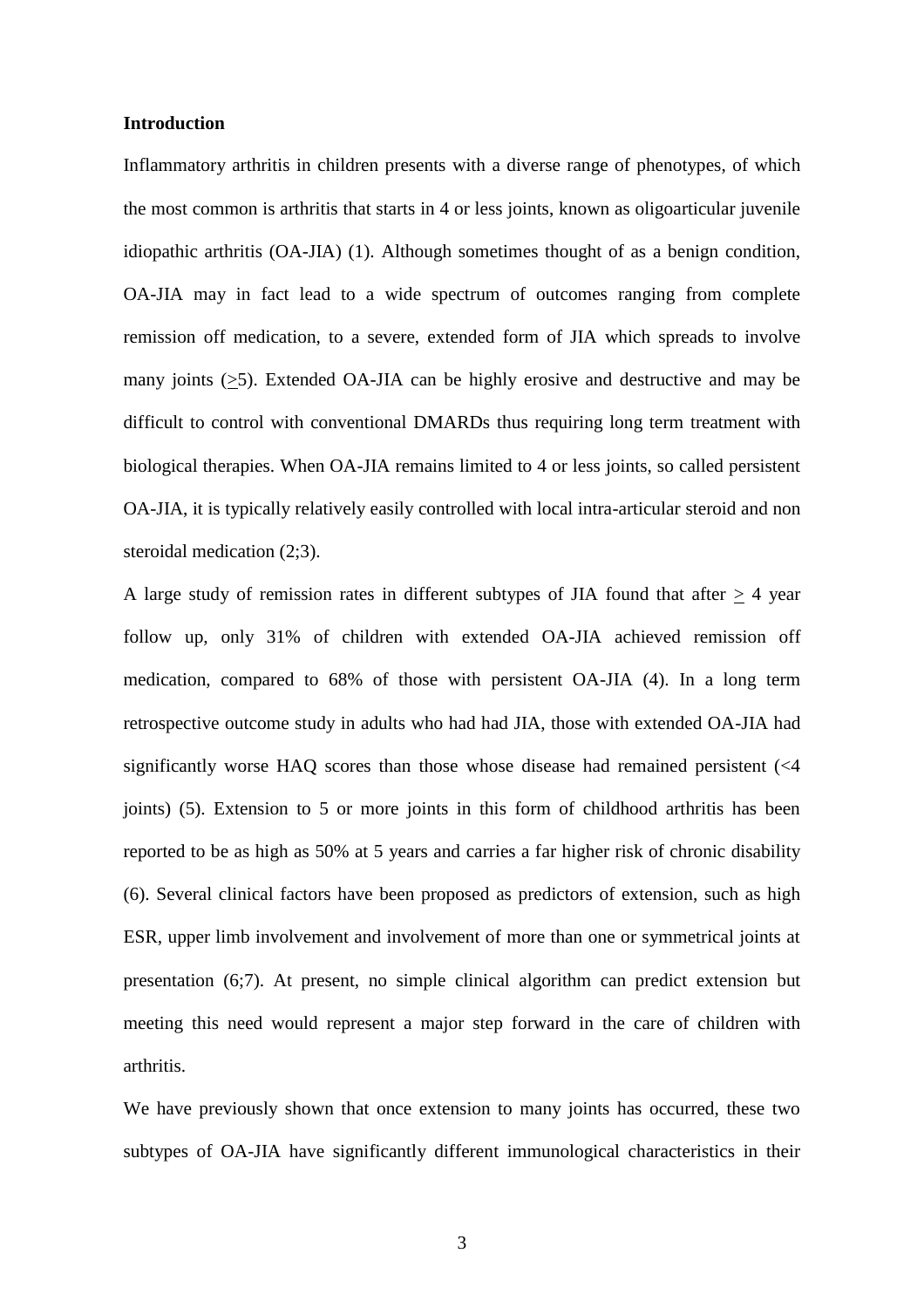synovial infiltrate. Thus we demonstrated that the pro-inflammatory T cell subset that produces IL-17, IL-21 and IL-22 (Th17) is enriched in the joints of children with JIA compared to blood and that this cell type is found in significantly higher numbers in the joints of children with extended OA-JIA than those with persistent OA-JIA (8). In contrast we and others have shown that immuno-regulatory T cells (Treg), which express high levels of CD25 (IL2Ralpha) and the transcription factor Foxp3, are present at significantly higher numbers in the joints of children with persistent OA-JIA than those with extended disease (9;10). Interestingly we also found that these two specific subpopulations show a directly reciprocal relationship with each other within the joint (8).

As well as these cellular correlates, there are significant genetic differences between these two subtypes of JIA. Within the HLA region, which codes for multiple genes critical to immune function, the haplotype HLA-DRB1\*0801-DQA1\*0401-DQB1\*0402 is associated with both persistent and extended oligarticular JIA although the effect size is greater within the extended subgroup, while the HLA-\*1301-DQA1\*01-DQB1\*06 haplotype confers an increased risk of persistent but not extended OA-JIA (11). Similarly an IL-10 promoter polymorphism which is associated with low IL-10 production (ATA haplotype) has been found to be significantly associated with extended OA-JIA (12).

Given these cellular and genetic associations which are relatively specific for these two subtypes of JIA, we reasoned that there may be differences in molecular or cellular features within the inflamed joint, early in OA-JIA, which would be predictive of extension from mild to more severe disease. If so these might form the basis of a diagnostic test, which combined with clinical features might be used to generate an algorithm allowing selection of those children who need more frequent follow up and early intervention with DMARDs. Previous studies using gene expression profiling in JIA have focused upon polyarticular disease (13) or have not distinguished between persistent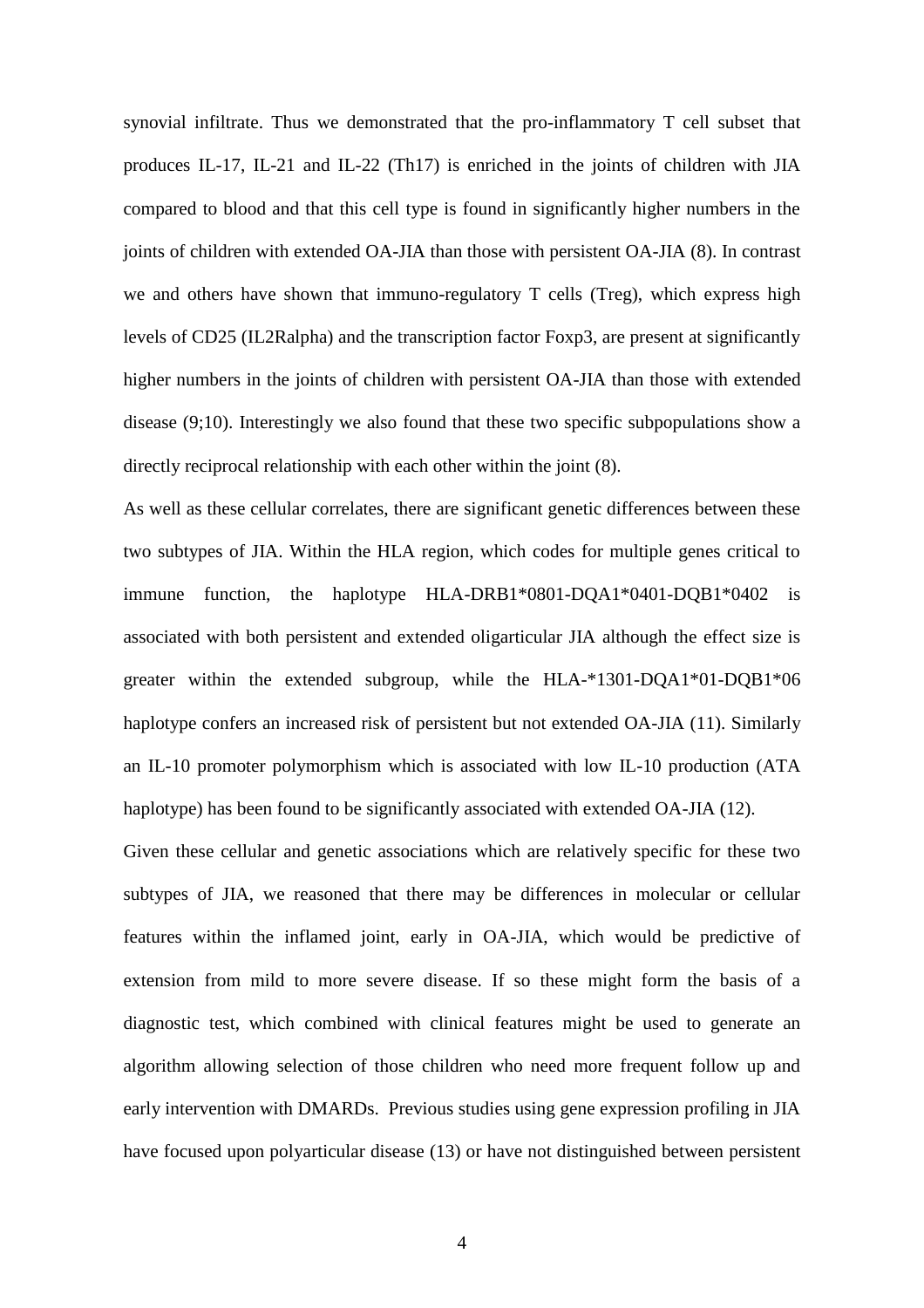and extended OA-JIA (14). To our knowledge no previous study has specifically chosen to look for predictors of extension, before it occurs, by analysis of the transcriptome. Such an approach to the development of predictive biomarkers has been highly successful in other fields, notably oncology (15;16).

Here we tested the hypothesis that synovial fluid (SF) cellular composition, gene expression and/or cytokine/chemokine profile could reveal significant differences which are predictive of extension before it occurs. We used SF samples taken at first therapeutic aspiration and before use of DMARDs and we chose early extension (within one year from diagnosis) as the endpoint. We have opted to use the term 'extended-to-be' for those children who were studied at a time when disease was still limited to 4 or less joints but whose oligoarthritis had extended by 1 year of follow up.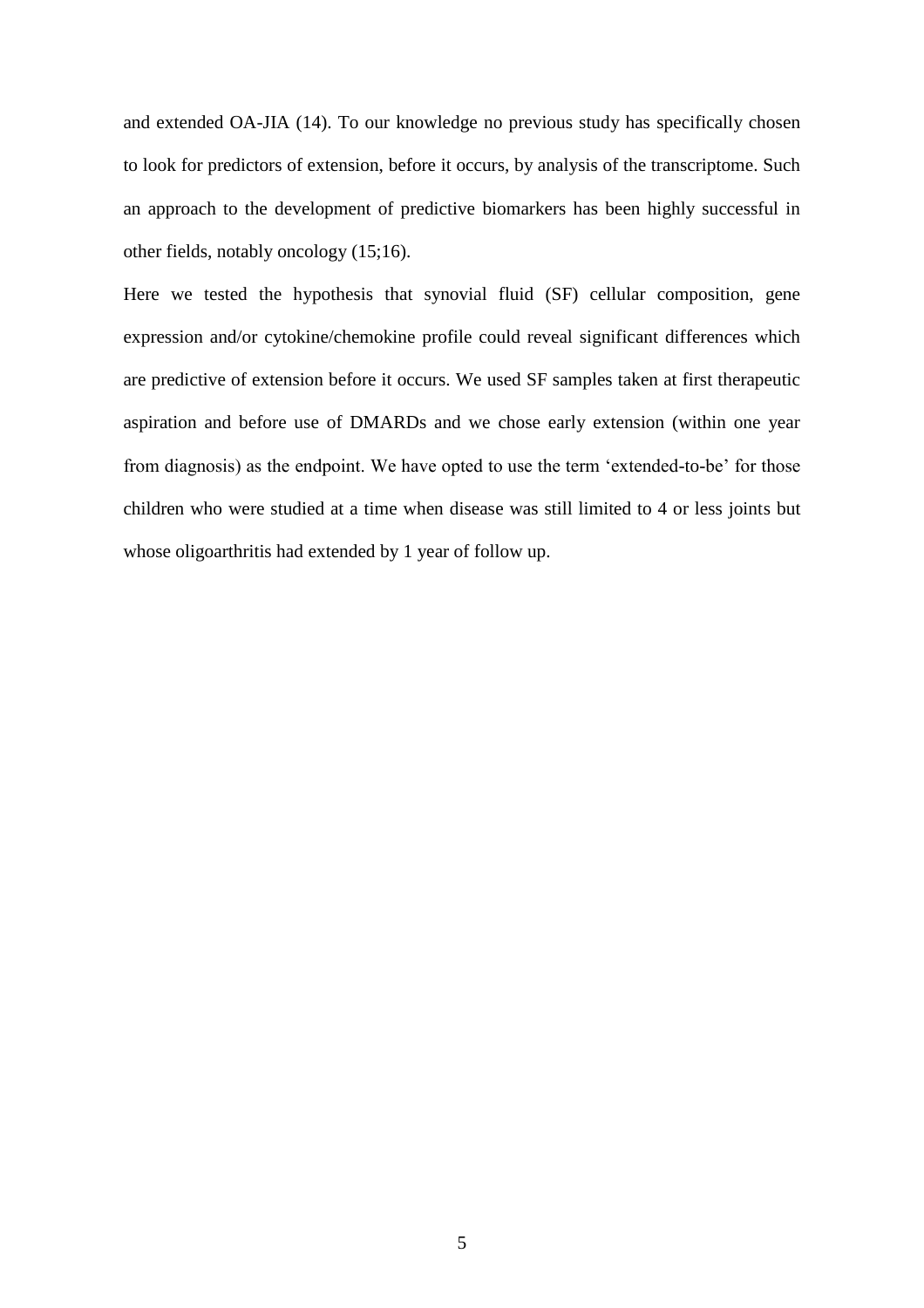### **Patients and Methods**

#### **Patients and samples**

Samples from a total of 38 children (26 females/12 males) who met ILAR criteria for OA-JIA (1) and 6 healthy controls were included in this study. Patients attended either Great Ormond Street Hospital, London, or the Royal Victoria Infirmary, Newcastle, the latter as part of the Childhood Arthritis Prospective Study (CAPS) (17). The study had approval from the local and multicentre ethical review committees (LREC and MREC). Full informed consent was obtained from the parents of each child.

The 38 JIA patients in this study had a mean age of 8.8 years (range  $1.3 - 13$  years) and median disease duration of 7 months (range  $2 - 16$  months). All 38 children were undergoing their first knee aspiration of synovial fluid in order to receive intra-articular injection of triamcinolone hexacetonide and none of the children had yet received methotrexate, steroids or any other DMARD (Table 1). Synovial fluid (SF) samples were obtained at the time of clinically indicated arthrocentesis and, where available, samples of peripheral blood (PB) were collected at the same time. Samples were processed within 1 hour of removal from the patient. PB mononuclear cells (PBMC) were isolated by density centrifugation using Lymphoprep (Axis-Shield, Oslo, Norway). For preparation of synovial fluid mononuclear cells (SFMC), samples were first treated with 10 U/mL hyaluronidase (Sigma, UK) for 30 minutes at 37°C, before isolation as described for PBMC. For some patients, samples of plasma or synovial fluid were also obtained for the analysis of cytokines and chemokines. These were spun to remove cells and frozen at - 80C within 1 hour of removal from patient.

### **Analysis by flow cytometry**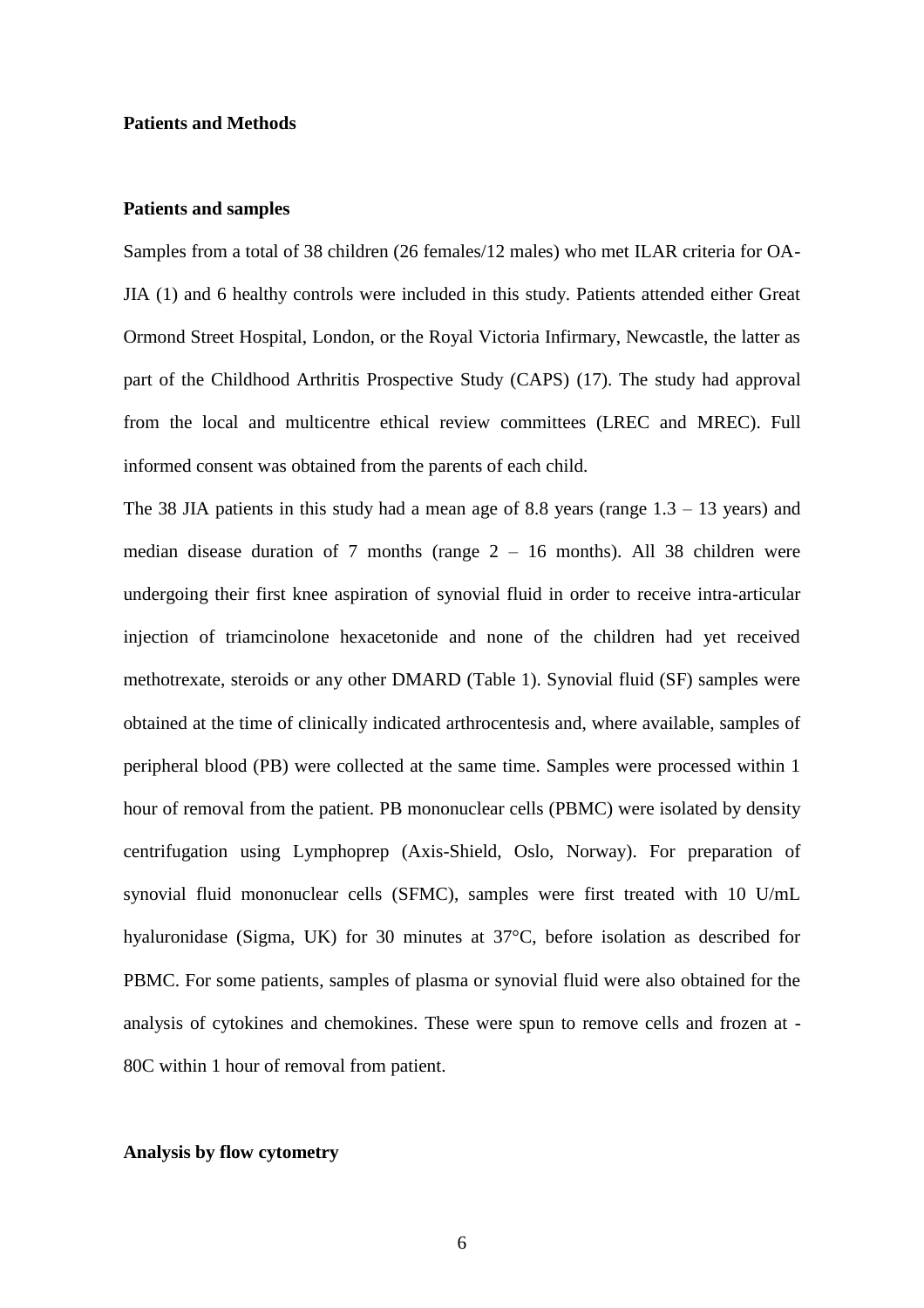Standard five-colour flow cytometry was performed for surface markers using directly labelled monoclonal antibodies against the following human proteins: CD3-PECy7 (UCHT1, Southern Biotech, Birmingham, AL), CD3-APC (S4.1, Caltag, Burlingame, CA), CD4-PerCP (L200, BD Biosciences, San Diego, CA), CD4-APC (S3.5, Southern Biotech), CD8-FITC (G42-8, BD Biosciences), CD8-PE (DK25, Dako, Glostrup, Denmark), CD8-PECy7 (RPA-T8, BD Biosciences), CD8-APC (RTF8, Southern Biotech), CD13-APC (WM15, BioLegend, San Diego, CA), CD14-PerCP (MΦP9, BD Biosciences), CD16-PerCPCy5.5 (3G8, BD Biosciences), CD19-FITC (HIB19, BD Biosciences), CD25-PE (ACT-1, Dako), CD25-PECy5 (M-A251, BD Biosciences), CD56-PE (B159, BD Biosciences), CD195-PE (2D7/CCR5, BD Biosciences) and  $\gamma\delta$ TCR-FITC (11F2, BD Biosciences).

The following intracellular proteins were detected by flow cytometry following fixation and permeablization of cells: Foxp3-APC (PCH101, eBioscience, San Diego, CA), Ki67- FITC (B56, BD Biosciences) and IL-17-Alexa Fluor 647 (64CAP17, eBioscience). For detection of Foxp3, buffers from the Foxp3 Staining Set (eBioscience) were used. For Ki67 and IL-17, cells were fixed with 4% paraformaldehyde (BDH, VWR, UK) in PBS (Sigma) and permeablized with 0.1% saponin in PBS containing 1% fetal calf serum (Invitrogen, Renfrew, UK) and 0.1% sodium azide (Sigma). For analysis of IL-17 production by T cells, the SFMC or PBMC were cultured for 3 hours in the presence of 50 ng/mL of phorbol myristate acetate (PMA) (Sigma), 500 ng/mL of ionomycin (Sigma) and  $5 \mu g/mL$  of Brefeldin A (Sigma) before analysis by intracellular staining and flow cytometry as described above.

Levels of apoptosis in cell populations were estimated by detecting active caspases using the Vybrant FAM Poly Caspase Assay Kit (Molecular Probes, Eugene, OR). VAD (valine-alanine-aspartic acid) binds to the groove in most caspases (including caspase-1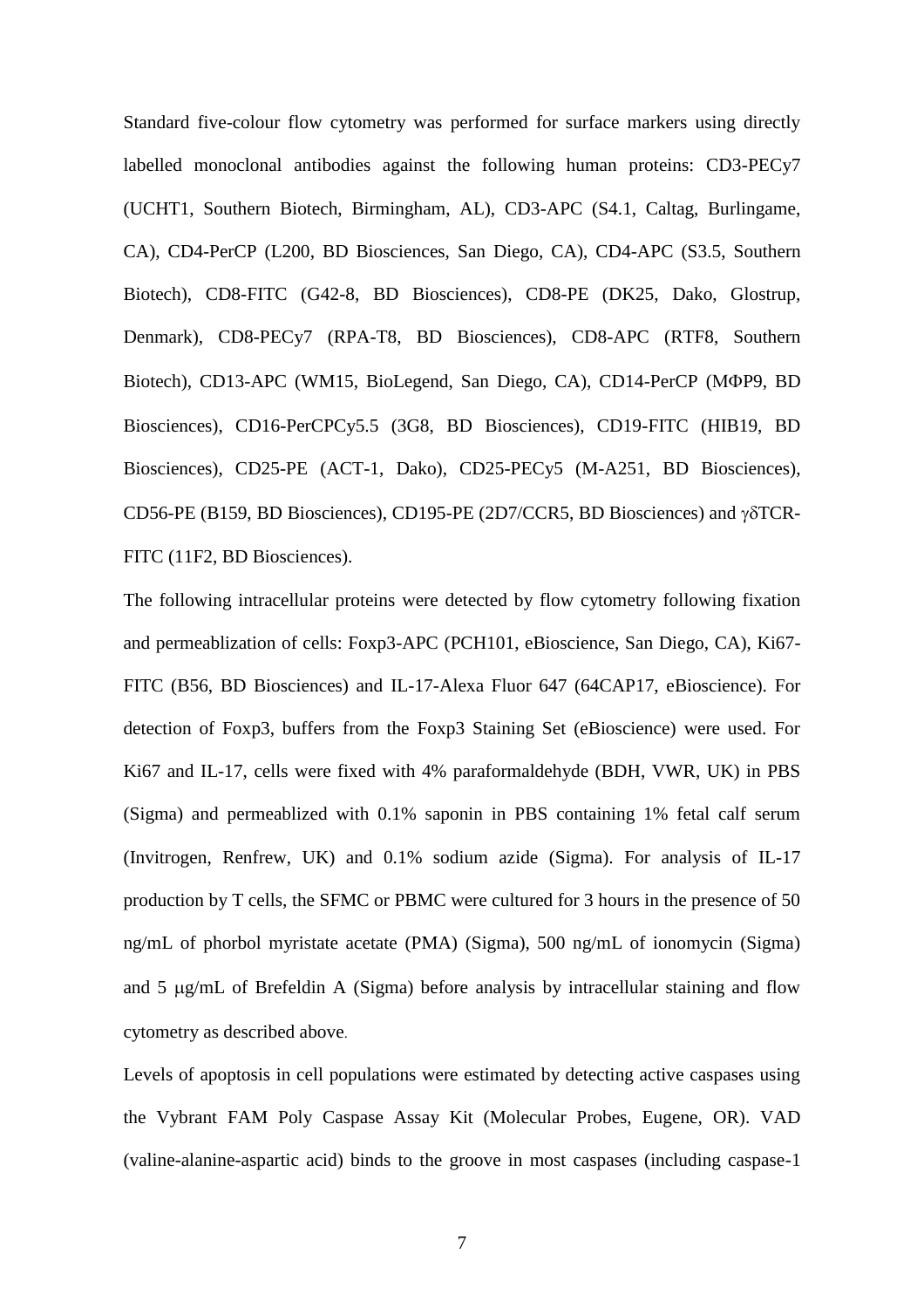and caspases 3 through 9) that is exposed by cleavage to their active forms (18). The FLICA reagent combines VAD with FMK to create a covalent link with the target caspase and FAM for fluorescence detection. Cells were resuspended in RPMI 1460 (Invitrogen) at 1 x 10<sup>6</sup>/mL, incubated at 37<sup>o</sup>C 5%  $CO_2$  for 1 hour with FLICA reagent, washed with the kit buffer and stained for CD3, CD4 and CD8 as above. PBMC that had been stimulated with anti CD3/anti CD28 beads (Miltenyi Biotech, Bergisch Gladbach, Germany) for 4 days followed by 20 hour treatment with Brefeldin A (Sigma) was used as a positive control for caspase activity.

Flow cytometric data were collected on an LSRII (BD Biosciences) or Cyan ADP (Beckman Coulter, Fullerton, CA); 100,000 to 200,000 events were collected for each condition and cells gated by scatter properties. Data were analysed using FlowJo (TreeStar Inc, Ashland, OR).

### **ELISA**

Detection of CCL5 in plasma and synovial fluid by ELISA (R&D Systems, Abingdon, UK) was performed according to manufacturer's instructions.

### **Chemotaxis Assay**

PBMC were allowed to adhere to plastic for 3 hours at 37<sup>o</sup>C 5% CO<sub>2</sub> in RPMI/5% human AB serum in order to deplete monocytes and enrich for lymphocytes. Non-adherent cells at a starting concentration of 5 x 10<sup>6</sup>/mL were exposed to 20 – 500 ng/mL CCL5 (R&D Systems) in RPMI/0.5% BSA, or RPMI/0.5% BSA alone in the lower chamber of a  $5\mu m$ pore polycarbonate filter Transwell chamber (Corning Life Sciences, Schiphol-Rijk, The Netherlands). After 90 minutes, migrated cells were recovered and stained with antihuman CD3, CD8 and CD4 as above. Immediately prior to acquisition of data by flow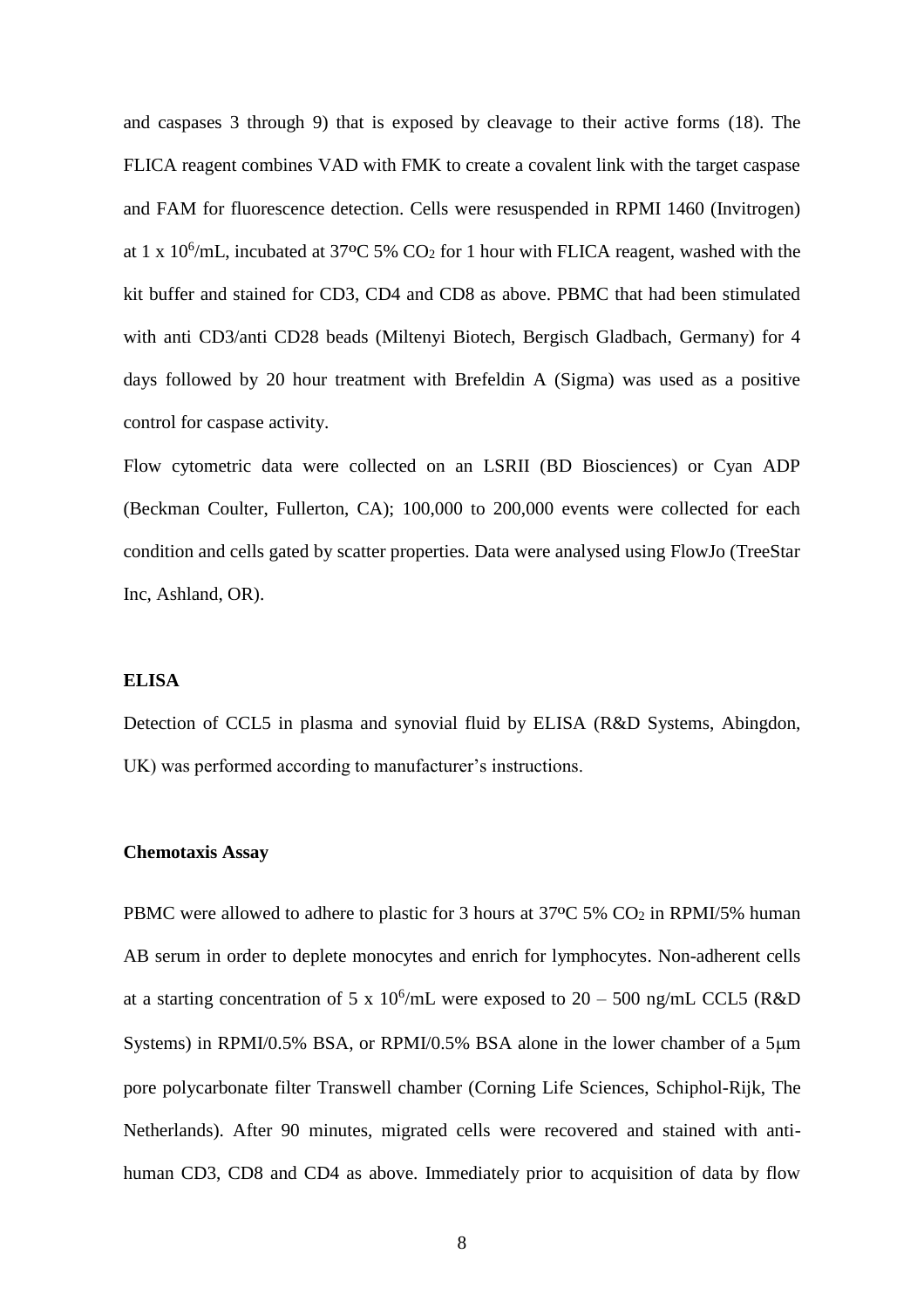cytometry, 20 000 FACS counting beads (Perfect Count, Cytognos, Salamanca, Spain) were added per sample. The number of cells acquired was standardised relative to bead numbers.

### **Gene expression profiling**

SFMC was thawed and total RNA was prepared from  $2 - 5 \times 10^6$  cells using RNeasy spin columns (Qiagen, Hilden, Germany). Quality and purity of RNA was assessed using the Bioanalyser 2100 (Agilent Technologies, Palo Alto, CA). cDNA and subsequent cRNA synthesis was then performed as previously described (19). Purified cRNA transcripts were fragmented and hybridized to human U133 plus 2.0 GeneChips according to Affymetrix standard protocols [\(http://www.affymetrix.com\)](http://www.affymetrix.com/). Signal values were calculated using MAS 5.0, scaled to 100 and normalized to the median prior to analysis with GeneSpring GX 10 software (Agilent Technologies). Probesets were excluded if the signal strength did not significantly exceed background values and if expression did not reach a threshold value for reliable detection [based on the relaxed Affymetrix MAS 5.0 probability of detection; *P*<0.1 (20) in 5 out of 21 samples. A list of probesets where the difference between mean expression levels of the two patient groups was greater than 1.5 fold was statistically analyzed by the Student's *t* test with Welch's correction and a *P*  value cut-off of 0.05 was applied. Functional categories for corresponding genes were assigned using gene ontology terms from the Gene Ontology Consortium [\(www.geneontology.com\)](http://www.geneontology.com/). Hierarchical clustering was performed using average linkage. Complete gene expression data for each patient are available on the GEO database (www.ncbi.nlm.nih.gov).

### **Statistics**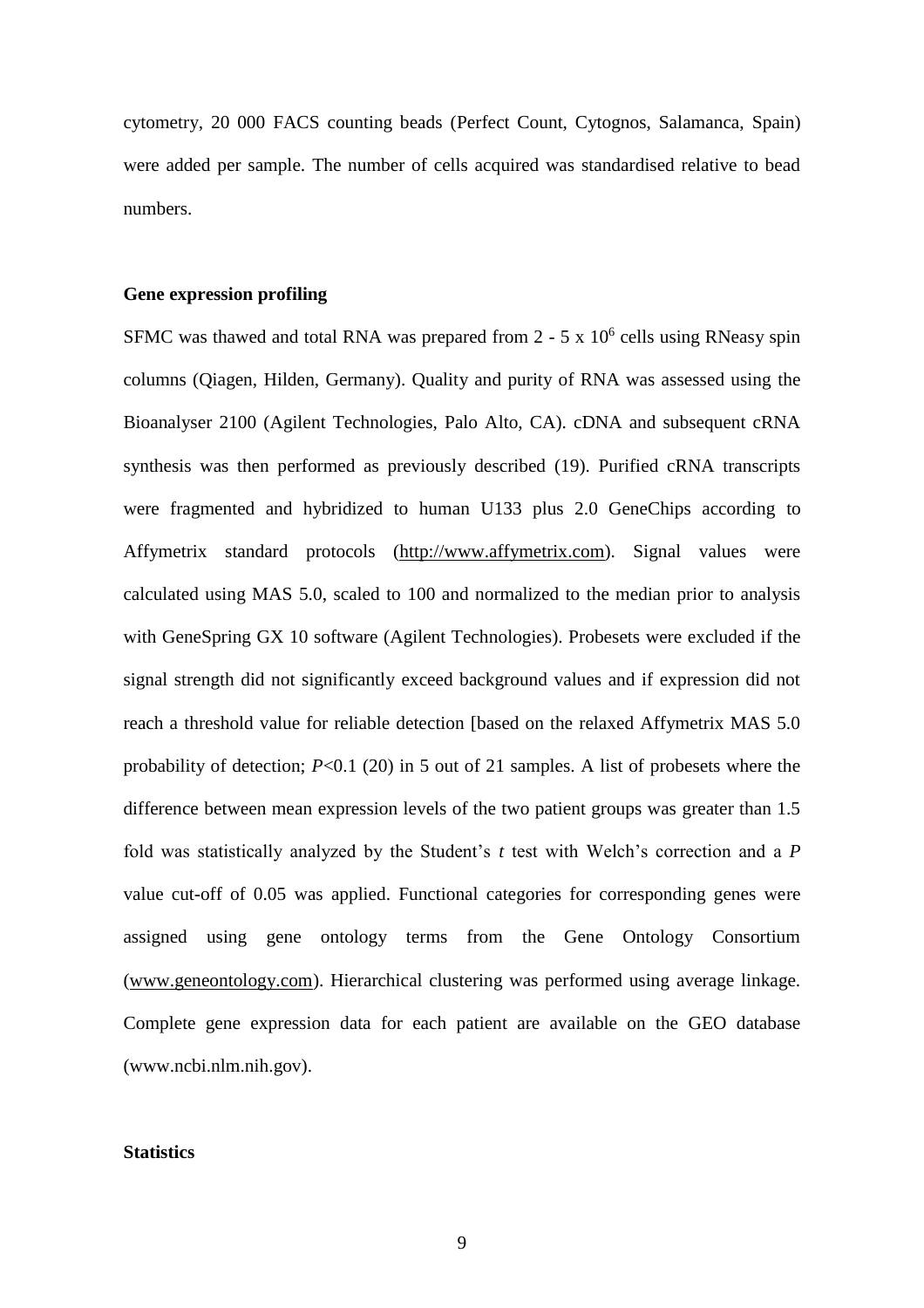All statistics including logistic regression were performed in Statistical Package for the Social Sciences version 15 (SPSS Inc., Chicago, IL). A *P* value of less than 0.05 was considered significant.

### **Results**

In this study of the first joint aspirate obtained from children with oligoarticular JIA, we defined the composition of the mononuclear cell populations in the SF compared with the PB. We then looked for looked for demonstrable differences in SFMC composition in children whose arthritis would remain mild (persistent oligoarticular JIA) compared to those who would go on to extend to a more severe phenotype (extended-to-be oligoarticular JIA). At the time of sampling, there were no significant differences between clinical parameters in these two groups (Table 1).

# **The composition of mononuclear cells in synovial exudate differs markedly from PBMC in children with OA-JIA**

Flow cytometry was used to compare the proportions of mononuclear cell subsets in blood versus synovial fluid aspirated from patients with OA-JIA. The most prominent differences were observed in the paucity of B cells  $(1.8 \pm 1.3\% \text{ S.D.}$  in synovial fluid vs.  $14.5 \pm 4.8\%$  in blood) (Figure 1A) and the dominance of CD8 T cells (Figure 1B) in synovial fluid so that there was a reversal of the typical CD4:CD8 T cell ratio observed in blood of children (21). Within the natural killer cell subset, identified as expressing CD56, we observed a preponderance of CD16- cells (Figure 1C). The majority of blood-borne natural killer cells express the Fc receptor. The downregulation of CD16 on NK cells in an inflammatory site has been described in RA (22).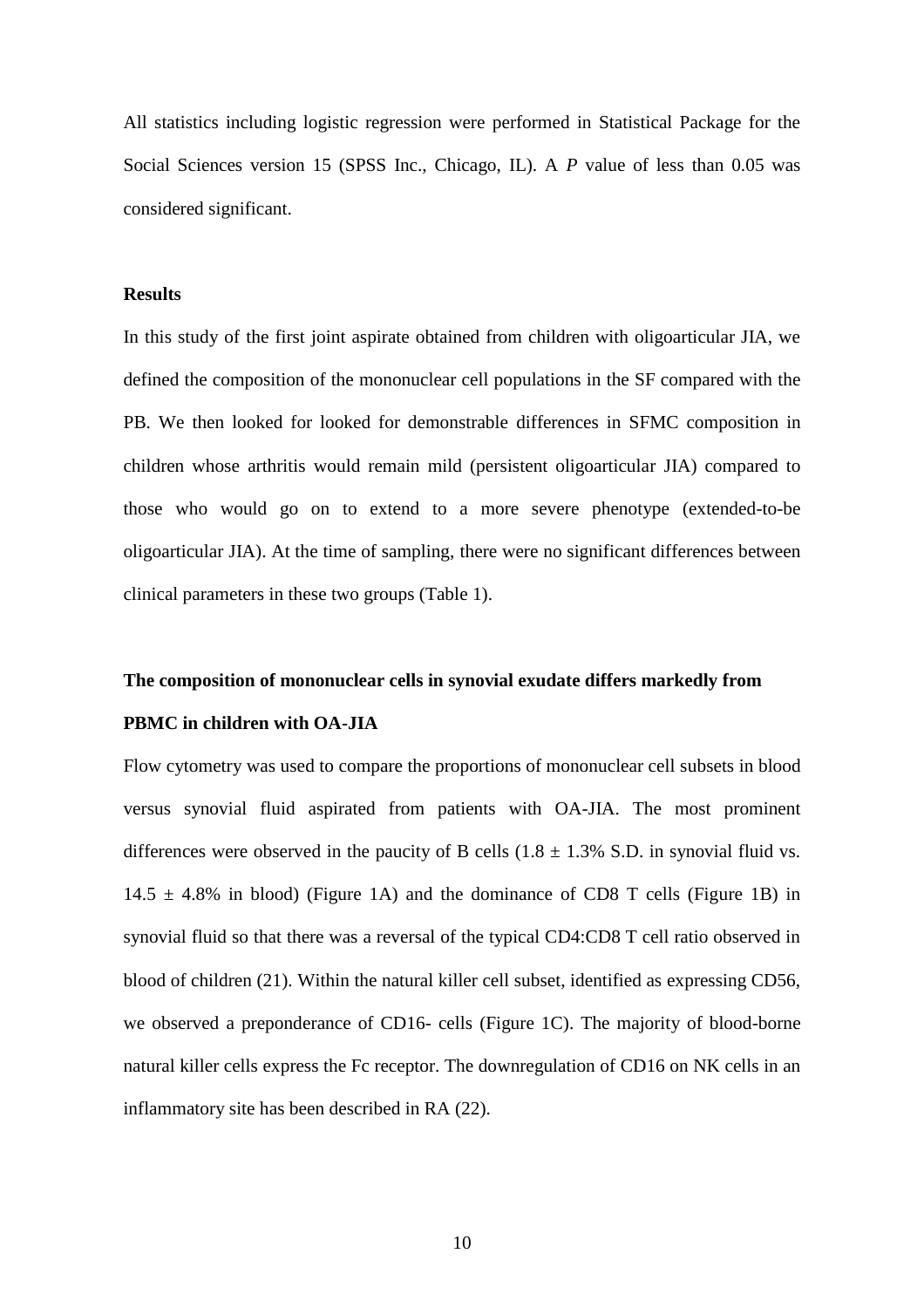# **Reversal of the CD4:CD8 ratio in synovial T cells early in disease correlates with likelihood of progression to more severe disease phenotype**

We compared synovial fluid T cell, B cell, natural killer cell, monocyte/macrophage and dendritic cell subset proportions between the patient group whose disease had remained persistent  $(<5$  joints) (n=21) and those whose disease had extended to 5 or more joints at one year (n=11), (demographics shown in Table 1). A statistically significant difference was observed in the proportion of the total SFMC that were CD4+ T cells (Figure 2A). While both groups had the same proportion of synovial fluid T cells overall (Figure 2A), the CD4:CD8 ratio was lower in the group that had extended at one year (difference=0.33, 95% CI=0.038 – 0.62,  $P=0.009$ )(Figure 2B). Since this ratio is a simple laboratory measure that can be routinely performed, we considered its merit as a predictive test for extension in OA-JIA. A receiver-operator curve was used to establish a ratio of 0.67 as optimal for maximizing the sensitivity and specificity of the test (Figure 2D). In our data set, a patient with a CD4:CD8 ratio of less than  $0.67$  was  $2.5$  (95% CI=1.16 – 5.4) times more likely to extend. The predictive power of joint cell proportions was further increased using a logistic regression model that used B cell percentages in addition to CD4 T cell subsets. B cell proportions were higher, but not significantly, in the group that had extended at one year (Figure 2A) but in concert with the CD4+ T cell proportions, the regression model correctly assigned 27 out of 32 of the patients (84%) (Figure 2C). Other cell subsets, including the CD8+ T cell proportion, were able to improve the accuracy of prediction but did not contribute significantly to the model  $(P<0.05)$ . The addition of joint count at time of sample or ESR, did not significantly improve the model. The results of the logistic regression and the equation used to calculate the probability of extending are shown as supplementary data (Supplementary Table 1).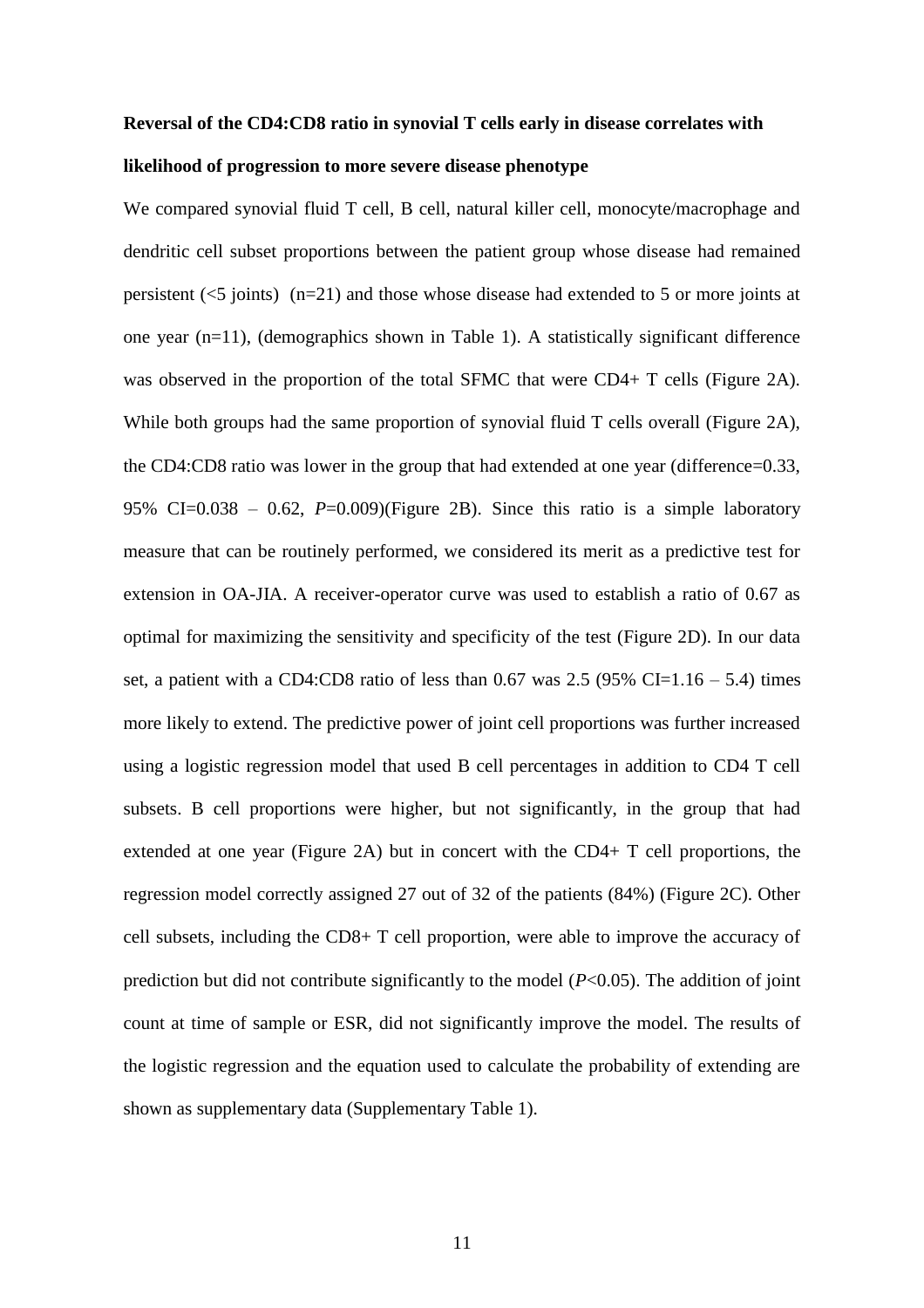We have previously shown that once extension occurs, there are significant differences in proportions of both Treg and Th17 cells in the joint (8;9). Therefore we examined the Treg (Foxp3+CD4+) and IL-17+CD4+ T cells subsets in these two patient groups. Neither Treg nor Th17 measured at presentation predicted extension although the reciprocal relationship between the numbers of these two cells types was maintained (Supplementary figure 1).

#### **Synovial CD4 and CD8 T cells are matched in cell turnover rates**

Having established the predominance of CD8 T cells in the joint and the implications for predicting disease course, the cellular dynamics that were potentially driving CD8 T cell accumulation were investigated. We hypothesized that CD8 T cells might be expanding through proliferation or undergoing apoptosis to a lesser extent compared to CD4 T cells. Ki67 is an antigen that is expressed during S and M phases of the cell cycle and can thus report the fraction of a population undergoing cell division (23). No difference in proportion of Ki67+ cells was observed between CD4 and CD8 T cells from the same SFMC samples (Figure 3A). Similarly, we estimated apoptotic activity by detecting activated caspases using VAD-FAM reagent. We observed no significant difference in VAD+ cells between CD4 and CD8 SF T cells (Figure 3B). Therefore, we concluded that the observed dominance of CD8 T cells over CD4 T cells in the joint could not be explained by differences in cell death or proliferation.

# **Migration to synovial chemokines may contribute to altered CD4:CD8 ratio within the joint**

We considered mechanisms that might enrich for CD8 T cells through chemoattraction from blood to the inflamed joint. The CC-type chemokine receptor 5 (CCR5/CD195) is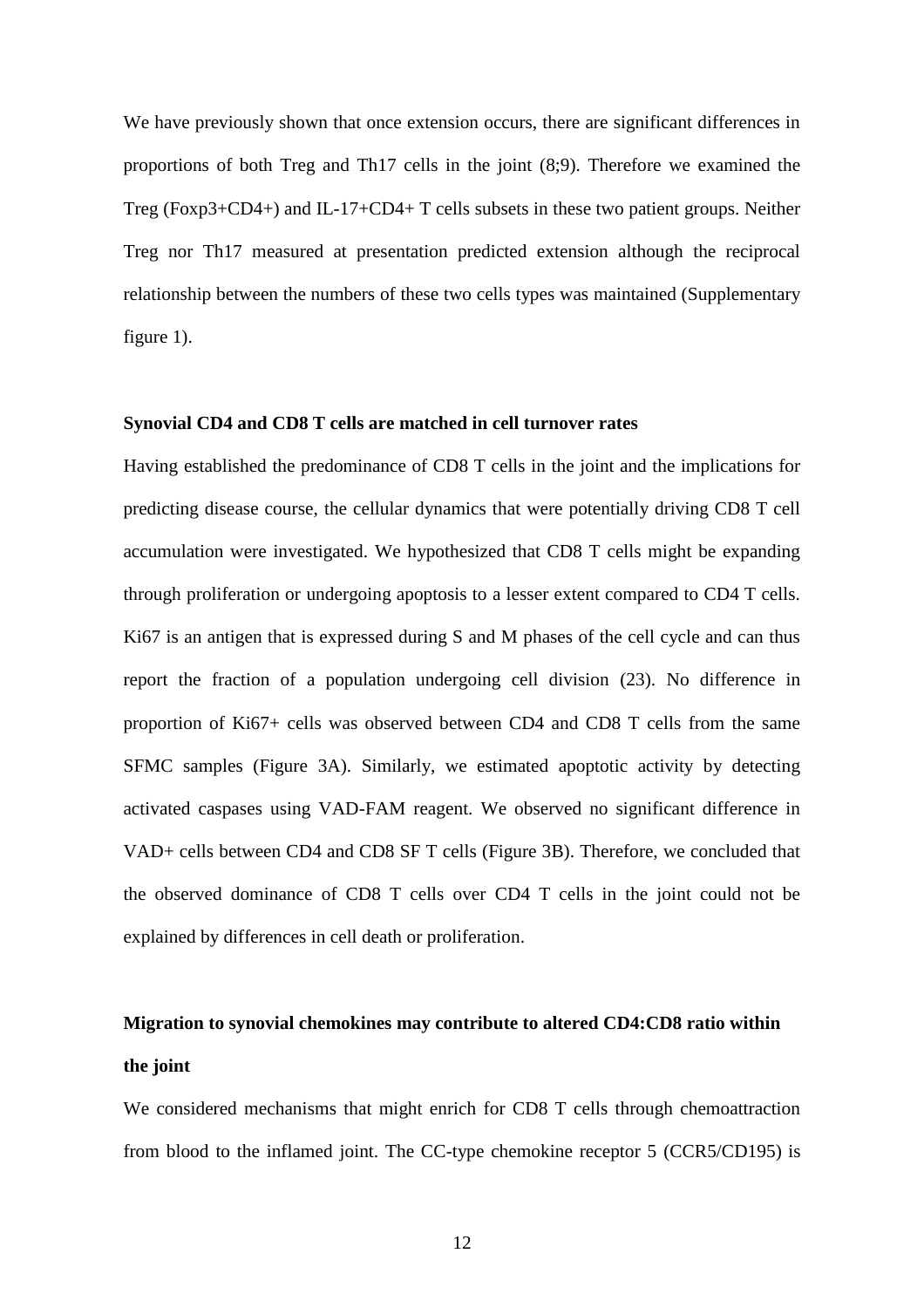expressed on a higher proportion of CD8 T cells compared to CD4 T cells in the blood of healthy adults and children (24), in the patients in this study (Figure 3C) and in our previous study (25). We and others have described a role for CCL5 (RANTES), a ligand of CCR5, in JIA and indeed, high levels in blood and synovial fluid have been reported to anticipate flares (26;27). CCL5 was significantly higher in the synovial fluid of extendedto-be patients compared to patients who remained persistent (Figure 3D). Synovial fluid CCL5 levels showed weak correlation with synovial fluid CD8+ T cell proportions (Figure 3E) suggesting that CCL5 could play a role in the enrichment of CD8 T cells in the joint. To test the effect of CCL5 on T cell migration *in vitro*, non-adherent PBMC from healthy adults was exposed to increasing concentrations of CCL5 in a transwell assay. CCL5 was able to enrich for CD8+ T cells compared to CD4+ T cells, thus decreasing the CD4:CD8 ratio in a dose-dependent fashion (Figure 3F).

# **Differential synovial mononuclear cell gene expression in children who will go on to extend to more severe disease**

Microarray generated gene expression levels were obtained for 13 persistent and 8 extended-to-be SFMC samples. A total of 362 probesets covering 344 individual genes were at least 1.5-fold differentially expressed at a significance level of *P*<0.05. The annotated probesets are listed in Supplementary Table 2. The expression of 155 genes was increased and the expression of 189 genes was decreased in patients that extended compared to patients that persisted at one year. Probesets with greater than two-fold expression were clustered by average linkage along with patients (Figure 4).

Some of the differentially expressed genes associated with immune function and inflammation are listed in Table 2 and labelled on Figure 4. In general, genes encoding proteins with involvement in inflammation tended to be more highly expressed in the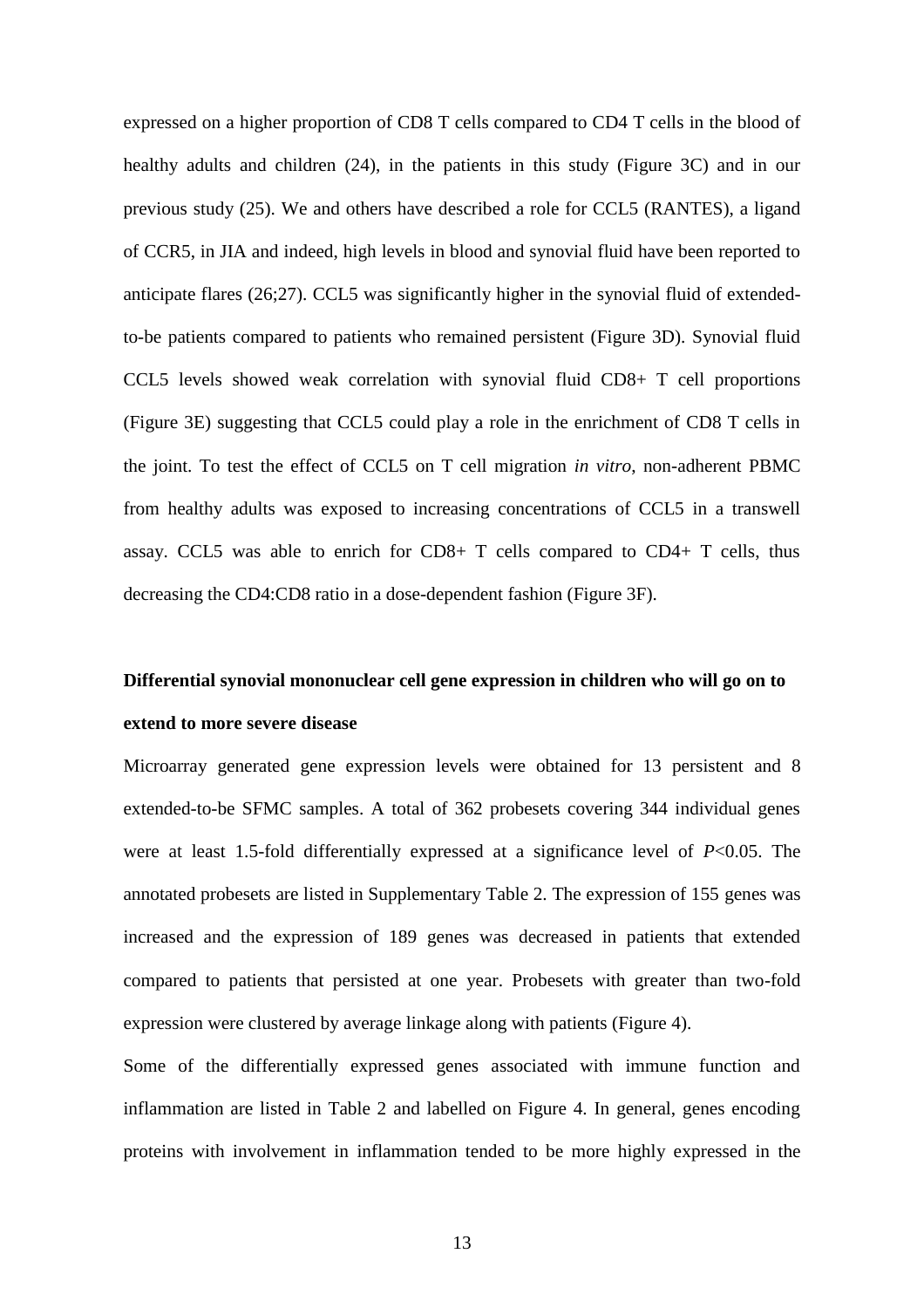extended-to-be group and genes associated with immune regulation were more highly expressed in the persistent group. One interesting exception in the persistent group included RORC, a transcription factor involved in the differentiation of pro-inflammatory IL-17-secreting cells (28).

A subset of genes that were more highly expressed in the extended-to-be group included markers of macrophage differentiation to both M1 (CXCL9, SLC31A2, ATF3) and M2 (CCL18, fibronectin) effector types (29). Several transcripts of genes for components of the complement pathway, also likely derived from macrophages, were overrepresented in the extended-to-be group. The proportion of monocytes/macrophages as identified by coexpression of CD13 and CD14 in the sample SFMC did not significantly differ between the persistent and extended-to-be sample sets that were subjected to microarray analysis or in the complete patient groups (Figure 2A). The cartilage glycoprotein-39 (chitinase 3-like 1), found in serum and synovium of both rheumatoid and osteoarthritis patients, tends to correlate with disease severity (30) so it was interesting to find more of its transcript in the extended-to-be patients in this study.

There was good agreement between gene expression and protein measurements for the CD8 antigen. It was more highly expressed in the extended-to-be group that had a higher proportion of CD8 T cells. Similarly, higher levels of interferon- $\gamma$  (IFN $\gamma$ ) messenger RNA corresponded to a trend towards more IFN $\gamma$  in the SF of the extended-to-be patients as detected by Luminex assay (data not shown).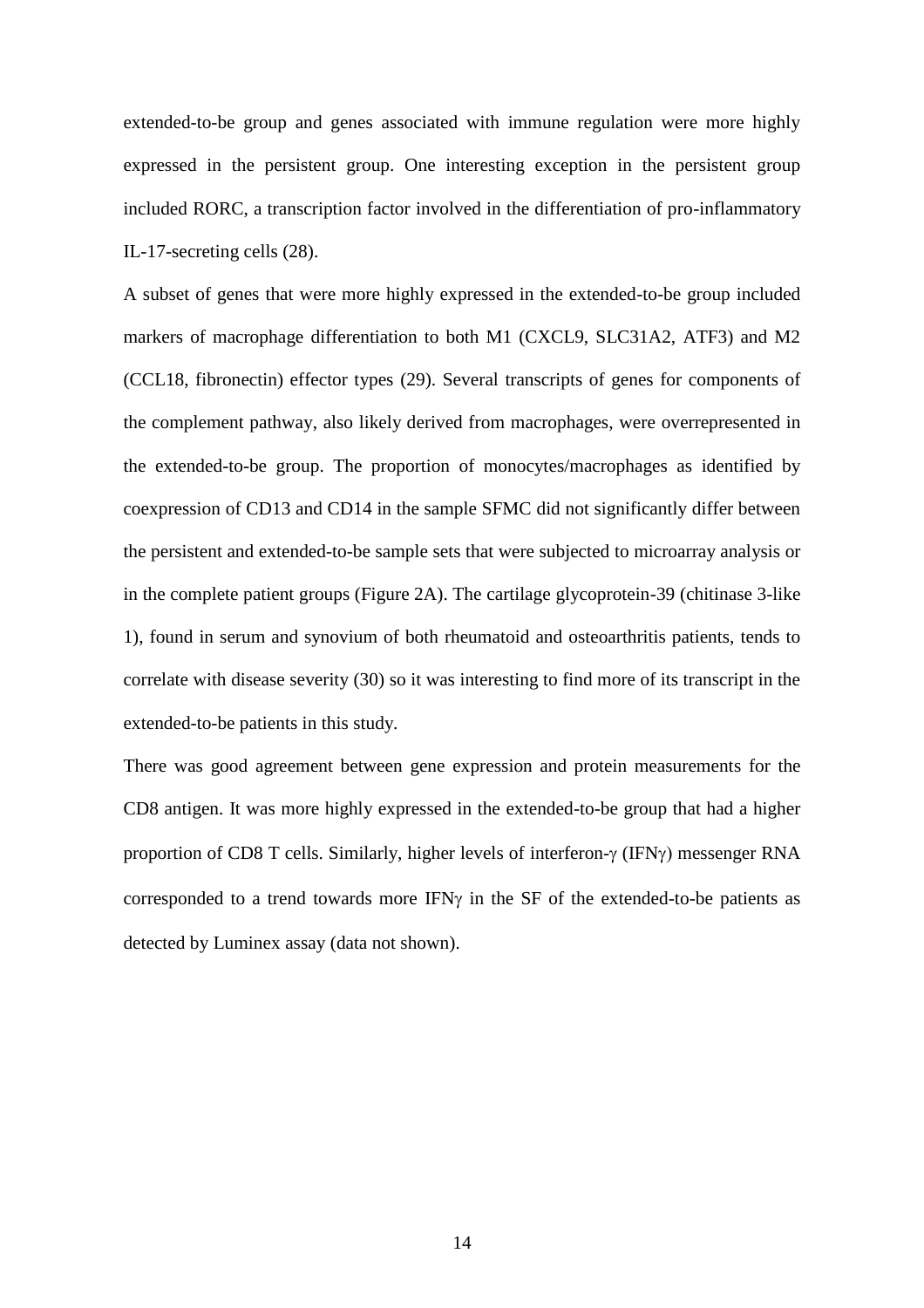#### **Discussion**

This study has sought predictors of future worsening of disease in children with an initially benign arthritis by screening for molecules in affected joints. Our results have revealed candidates with previously described roles in inflammatory or regulatory processes and novel factors whose role in JIA are not yet clearly defined.

This report documents the dominance of CD8 T cells in the joint and the corresponding reversal of the CD4:CD8 ratio in blood, typically  $1.5 - 3$  in healthy individuals (31), to less than 1 in the majority of synovial fluid samples analysed, all from children with OA-JIA. In this study, the extent to which this reversal occurs in the joint is a predictor of unfavourable outcome. Measuring CD4:CD8 ratio is a simple procedure and could be easily adopted as a prognostic test if validated in a larger study group. Logistic regression on all mononuclear cell types revealed that B cells, even their reduced proportions compared to blood, can also function prognostically, independent of the CD4:CD8 ratio.

The predominance of CD8 T cells in synovial tissue of JIA patients, and in the oligoarticular subtype in particular, has been previously described (32). In adult RA, CD4+ T cells are retained in the synovium while CD8+ T cells accumulate in the fluid (33). Unlike type I diabetes, where CD8 T cells participate in the destruction of pancreatic islet cells through specific lysis (34), no clear role for the cytotoxic lymphocyte has yet been demonstrated in the joint. Furthermore, synovial T cells have been reported to be anergic *ex vivo* (35). Since the level of cell turnover in synovial T cells did not differ between subsets, we favour a model in which the distribution of CD4 and CD8 T cells in the joint is a reflection of cytokine and chemokine milieu attracting migration into the joint. Our work supports a role for CCL5 (RANTES), shown here to bias migration of CD8 T cells over CD4 T cells and to be a predictor of extension in OA-JIA. Therefore, while we cannot exclude a distinct role for CD8 T cells, a low CD4:CD8 ratio may simply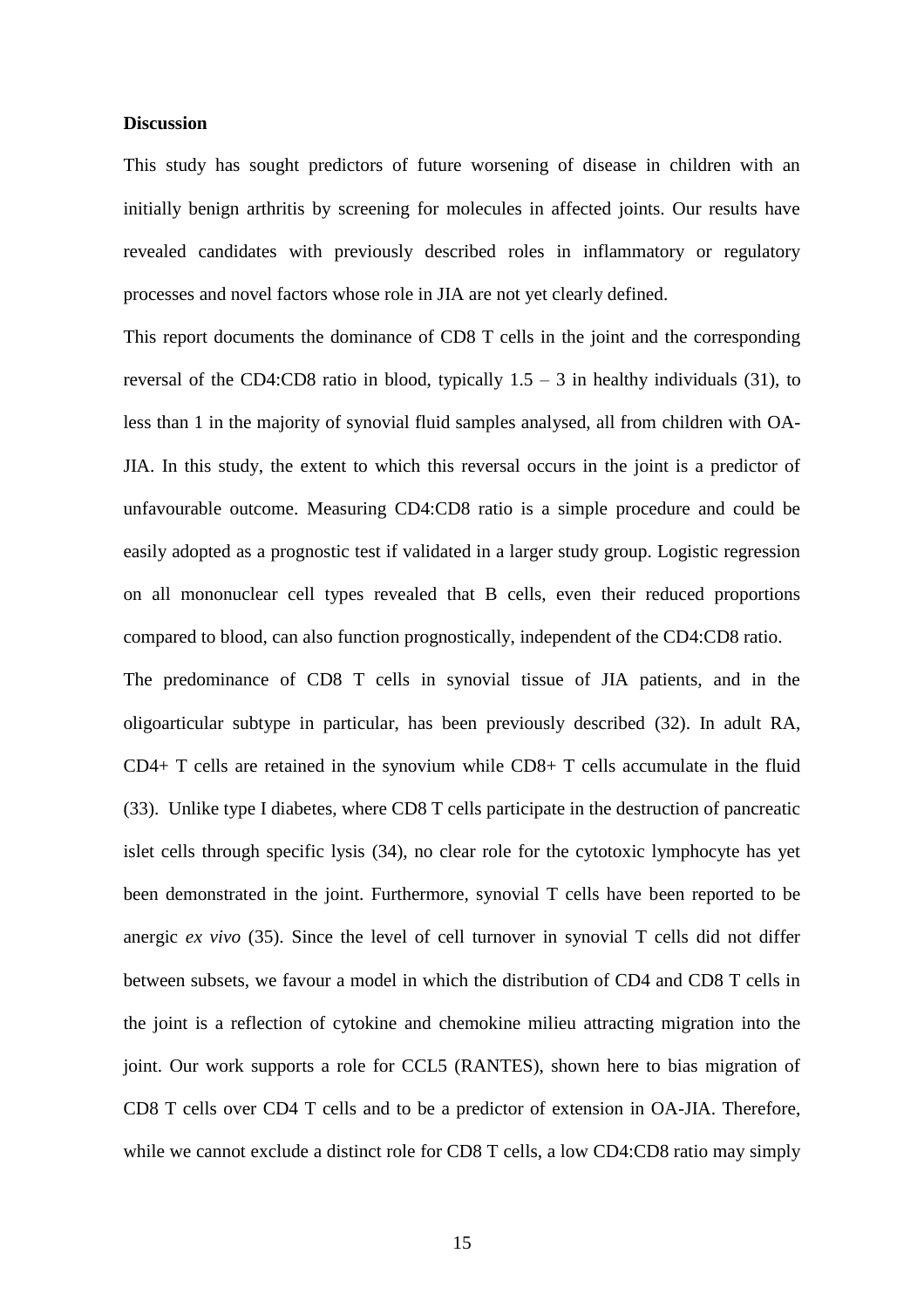be an indirect measure of the effects of chemokines affecting migration to the joint. Once in the joint, CD8+ T cells and not CD4+ T cells produce CCL5 (26). This may therefore provide a positive feedback loop enhancing the selective migration of CD8+ T cells. Further support for a role for CCL5 derives from the finding of TPSAB1, the gene encoding beta-tryptase, to be more highly expressed in patients that persisted. Betatryptase is a serine protease whose pro-arthritic potential (demonstrated in mice) (36) is thought to be due to its similarity to other matrix-destroying proteinases (37). However, Pang et al have recently described a role for beta-tryptase in the abrogation of CCL5 by specific cleavage (38). Thus this protein could play a role in limiting chemokine activity by cleavage within the joint.

The profile of differentially expressed genes between patients who persisted and those whose disease became worse gives a snapshot of early disease in which the shift toward pro- versus anti-inflammatory mechanisms has already been made. A significant subset of the genes expressed in the extended-to-be group overlapped with genes expressed in *in vitro* activated macrophages (29). Differentiation of macrophages, particularly the M1 type, is associated with greatly increased transcriptional and metabolic activity (29). Since the proportions of monocyte/macrophage phenotyped cells did not significantly differ in the samples subjected to microarray analysis, it is possible that the level of activation or differentiation in these cells was higher in the patients whose disease would later extend. These macrophage-associated genes together with complement and cartilage glycoprotein 39 form a group of genes that anticipate extension and link OA-JIA to more severe forms of JIA such as polyarticular and systemic onset (39-41).

Genes that were more highly expressed in persistent OA-JIA revealed factors with roles in immune regulation not previously examined in JIA. Adiponectin and the vasoactive intestinal peptide receptor both have anti-inflammatory signalling properties that correlate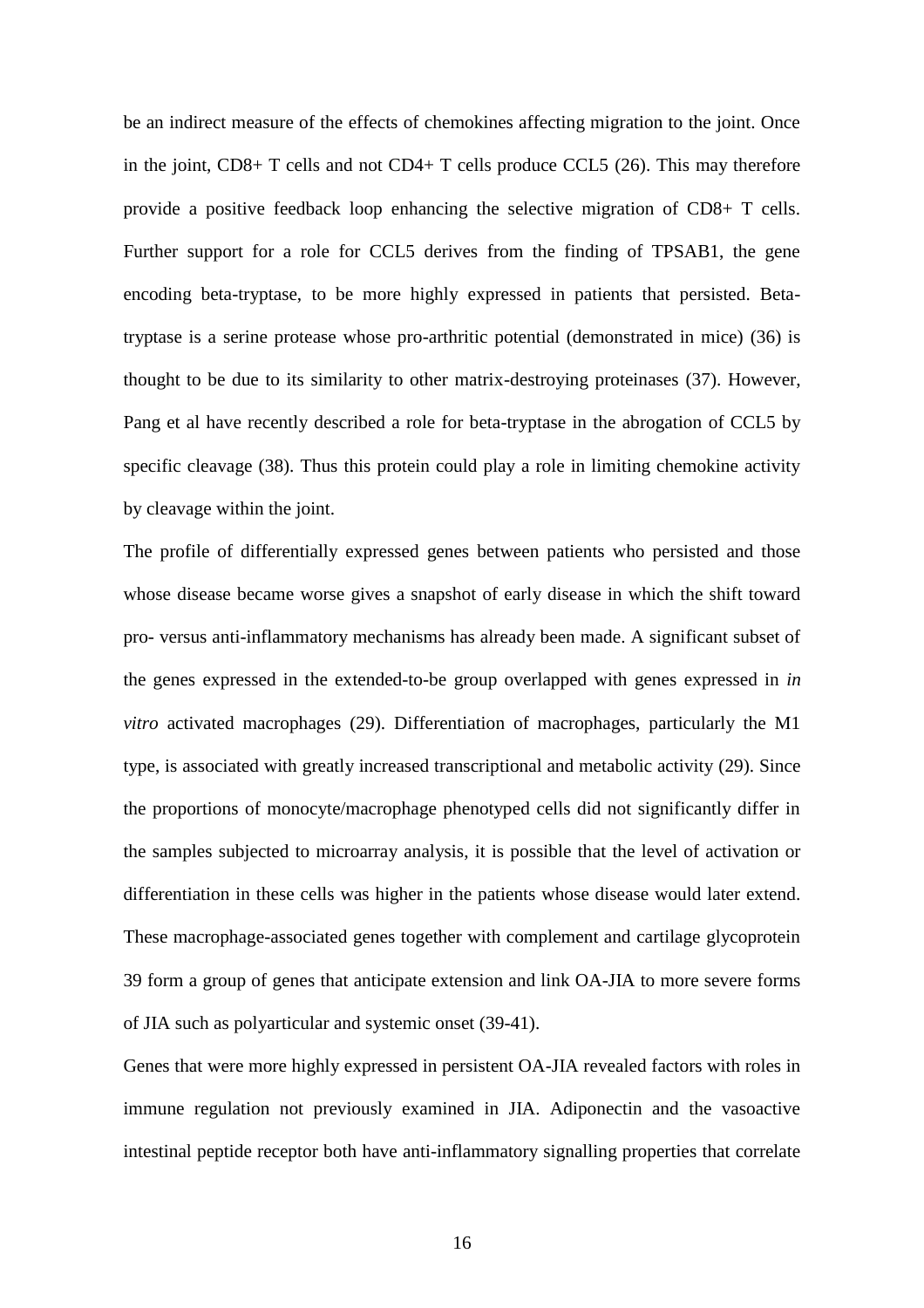with less severe rheumatoid arthritis and the amelioration of collagen-induced arthritis in mice (42-46). Our data implicate new pathways to disease control that may act independently or in concert with previously characterized activity of regulatory T cells. It was interesting that neither regulatory T cell proportions nor the Foxp3 protein levels in these cells predicted outcome in this study, however the association of SMAD3 with a more favourable outcome is consistent with its role as a transducer of the  $TGF\beta$  signal that leads to Foxp3 expression and regulatory function (47). Similarly, proportions of Th17 cells were not predictive in this patient group and RORC, the transcription factor associated with Th17 development, was more highly expressed in the patients who persisted. Like TGFB, the transcription factor RUNX1 has been linked to both Foxp3 and RORC transcriptional activity (48;49). RUNX1 and SMAD3, which were associated with extension and persistence, respectively, could therefore be functioning to modulate the transcriptome to tip the balance in favour of heightened inflammation or a more quiescent environment in the joint.

A possible limitation of using synovial cells for this analysis is that not all cases will have synovial fluid aspirated or available. However previous studies comparing gene expression profiling on peripheral blood cells in JIA have been unable to distinguish between persistent–OA-JIA and those who have already extended (at that time called polyarticular JRA)(14). For this reason and our previous work on synovial fluid differences between persistent and extended OA-JIA we chose to focus on synovial cells. Other studies looking for clinical predictors of extension have suggested that pattern and number of joints at presentation may be useful for prediction. All the subjects in this study had knee arthritis and therefore they may not represent a fully representative cross section of all types of oligoarticular JIA. In addition the study size may have been too small to detect such predictive value of these clinical factors. In our analysis in this group, adding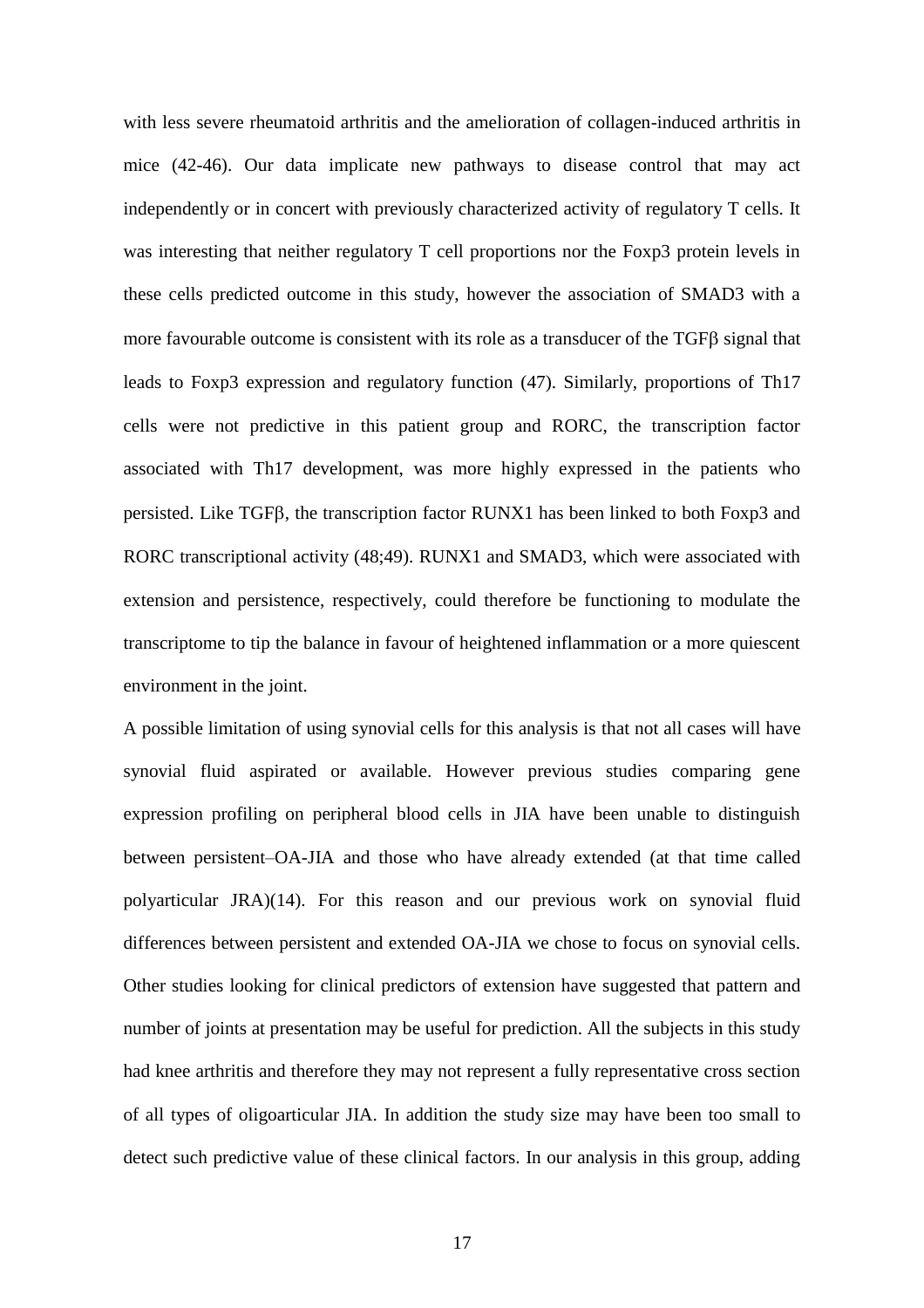in such clinical indices did not improve our ability to predict those who would extend. In addition we have focused on outcome at only 1 year since this study aimed to uncover predictors of early extension: it is of course possible that the children in the persistent OA-JIA group in this study will later extend to have arthritis in 5 or more joints. However, we suggest that predictors of early extension may well be useful clinical /prognostic tools in the management of oligoarticular JIA.

In conclusion, we propose new ways to identify children at risk of developing a more severe form of JIA after an initially mild diagnosis by looking at transcripts and proteins in synovial fluid. These now deserve further investigation in prospective studies. While it is unlikely that any single measurement will individually discriminate between these two outcomes, it is possible that a 'biomarker set' of strong predictors could provide a valuable prognostic tool in this group of childhood arthritis.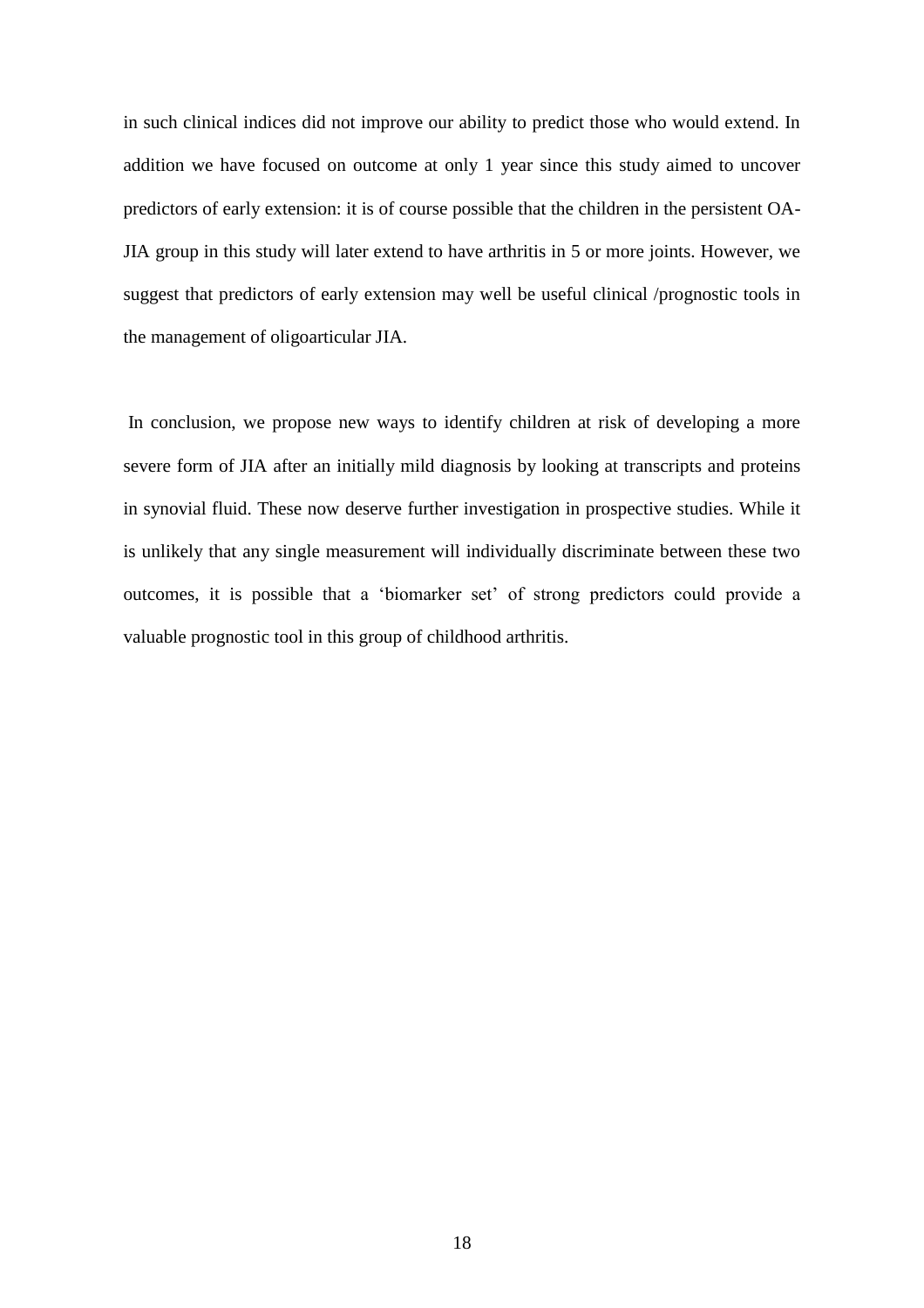### **Acknowledgements**

We thank the patients and their parents for donation of samples to the study, and hospital staff who made this study possible. We thank Julie Diboll in Newcastle and the other members of our laboratory team for the processing of patient samples. We are grateful to Derek Davies for help with flow cytometry and Deborah Ridout for help with statistical analysis. We thank all those in the CAPS study group: Kimme Hyrich, Wendy Thomson, Mark Lay, Sham Lal, Paul Gilbert, Peter Ward (ARC Manchester UK); Eileen Baildam, Carol Lydon, Lynsey Brown (Alder Hey Liverpool UK); Joyce Davidson, Janet Gardner-Medwin, Vicki Price, Jane Sim, Maureen Todd (Yorkhill Glasgow UK); Lucy Wedderburn, Alexandra Meijer, Julie Jones (Great Ormond Street/ICH, UCL London UK); Helen Foster, Mark Friswell, Michael Eltringham (Newcastle UK); Alice Chieng, Joanne Buckley (Manchester UK).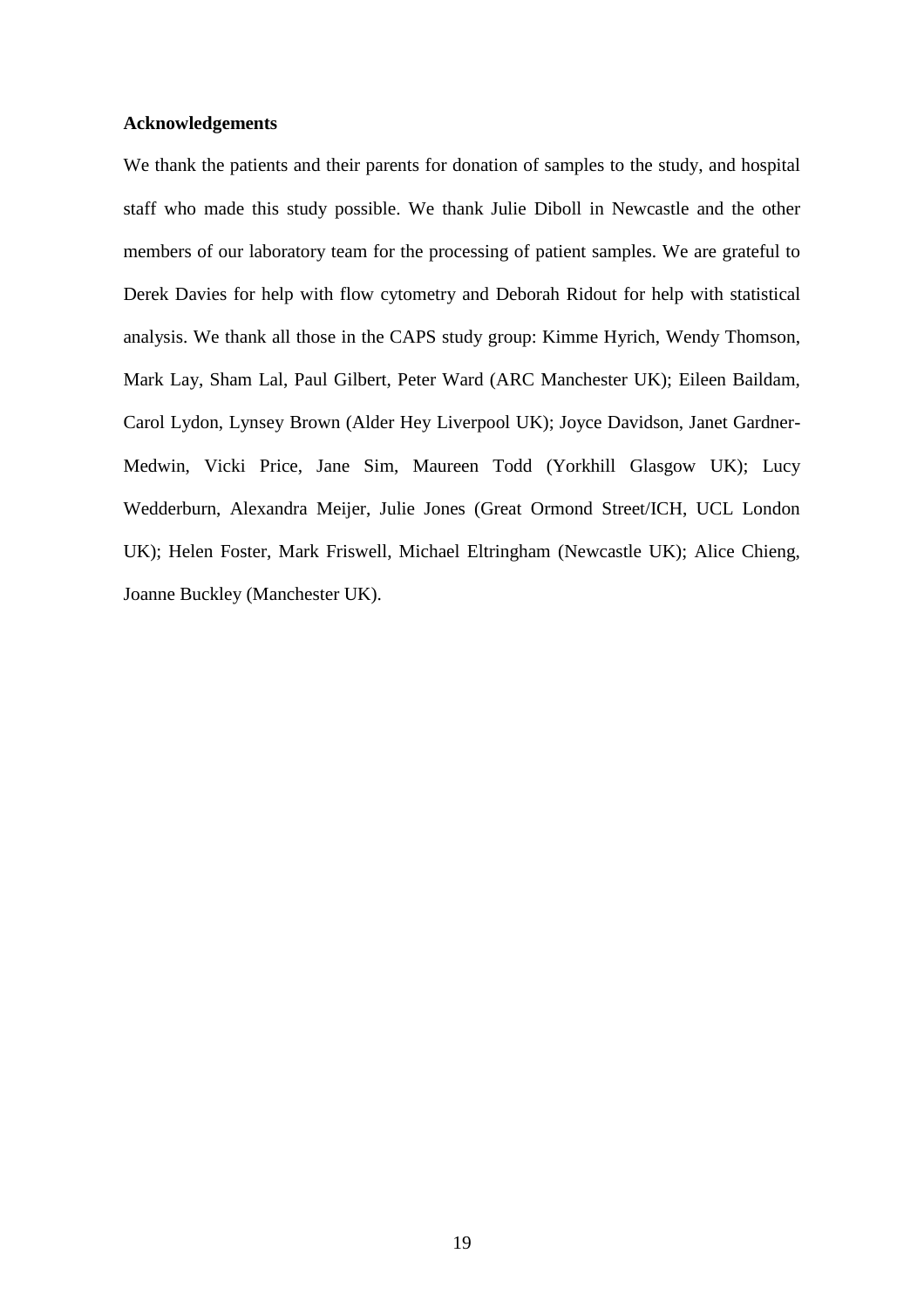#### **References**

- (1) Petty RE, Southwood TR, Manners P, Baum J, Glass DN, Goldenberg J et al. International League of Associations for Rheumatology classification of juvenile idiopathic arthritis: second revision, Edmonton, 2001. J Rheumatol 2004; 31(2):390-392.
- (2) Packham JC, Hall MA. Long-term follow-up of 246 adults with juvenile idiopathic arthritis: functional outcome. Rheumatol 2002; 41(12):1428-1435.
- (3) Nistala K, Woo P, Wedderburn LR. Juvenile Idiopathic Arthritis. In: Firestein GS, Budd RC, Harris ED, McInnes IB, Ruddy S, Sergent JS, editors. Kelley's Textbook of Rheumatology. 8th edition ed. Saunders Elsevier; 2008. 1657-1676.
- (4) Wallace CA, Huang B, Bandeira M, Ravelli A, Giannini EH. Patterns of clinical remission in select categories of juvenile idiopathic arthritis. Arthritis Rheum 2005; 52(11):3554-3562.
- (5) Foster HE, Marshall N, Myers A, Dunkley P, Griffiths ID. Outcome in adults with juvenile idiopathic arthritis: a quality of life study. Arthritis Rheum 2003; 48(3):767-775.
- (6) Guillaume S, Prieur AM, Coste J, Job-Deslandre C. Long-term outcome and prognosis in oligoarticular-onset juvenile idiopathic arthritis. Arthritis Rheum 2000; 43(8):1858-1865.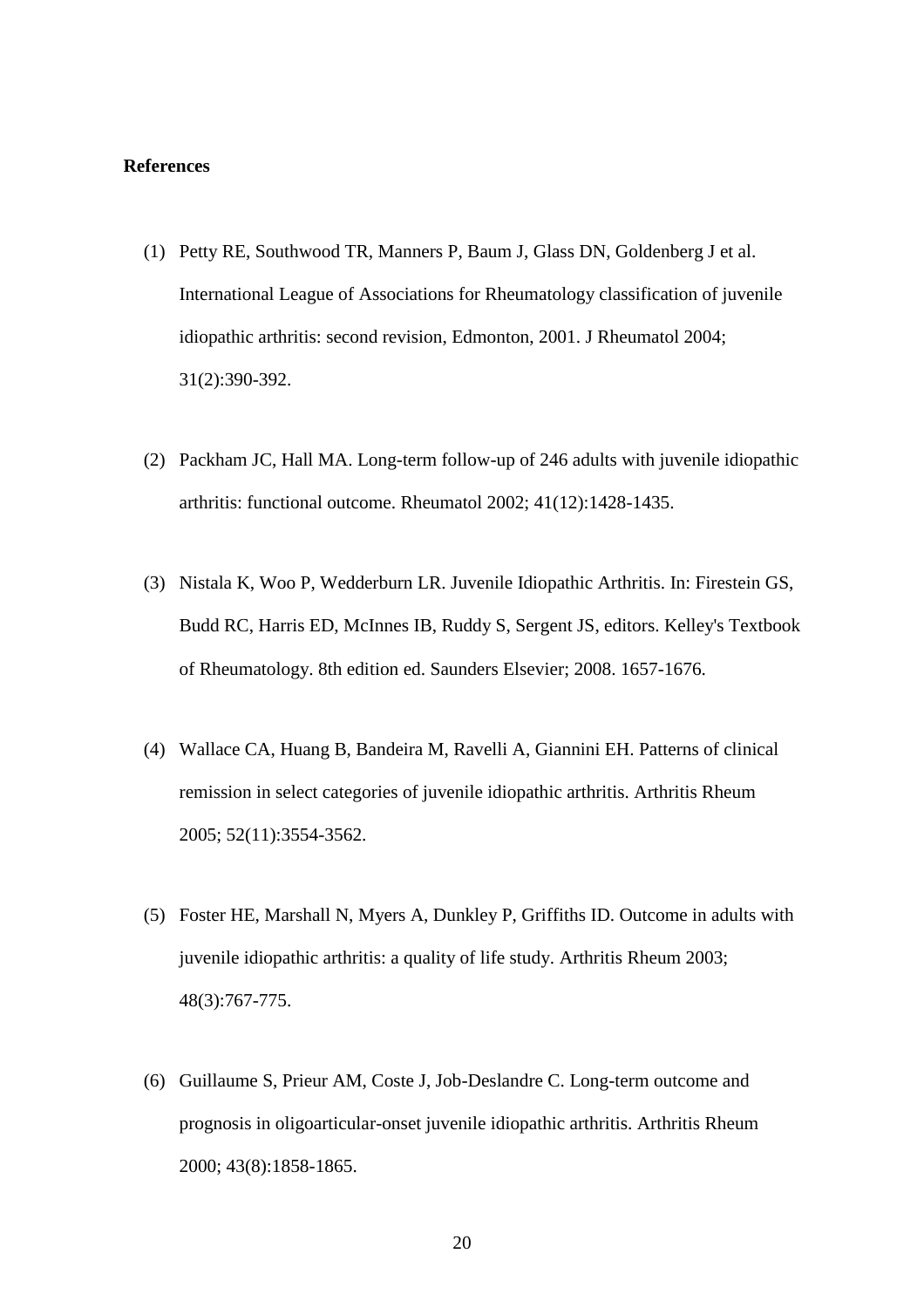- (7) Al-Matar MJ, Petty RE, Tucker LB, Malleson PN, Schroeder ML, Cabral DA. The early pattern of joint involvement predicts disease progression in children with oligoarticular (pauciarticular) juvenile rheumatoid arthritis. Arthritis Rheum 2002; 46(10):2708-2715.
- (8) Nistala K, Moncrieffe H, Newton KR, Varsani H, Hunter P, Wedderburn LR. Interleukin-17-producing T cells are enriched in the joints of children with arthritis, but have a reciprocal relationship to regulatory T cell numbers. Arthritis Rheum 2008; 58(3):875-887.
- (9) de Kleer I, Wedderburn LR, Taams LS, Patel A, Varsani H, Klein M et al. CD4+CD25bright regulatory T cells actively regulate inflammation in the joints of patients with the remitting form of juvenile idiopathic arthritis. J Immunol 2004; 172(10):6435-6443.
- (10) Ruprecht CR, Gattorno M, Ferlito F, Gregorio A, Martini A, Lanzavecchia A et al. Coexpression of CD25 and CD27 identifies FoxP3+ regulatory T cells in inflamed synovia. J Exp Med 2005; 201(11):1793-1803.
- (11) Thomson W, Barrett JH, Donn R, Pepper L, Kennedy LJ, Ollier WE et al. Juvenile idiopathic arthritis classified by the ILAR criteria: HLA associations in UK patients. Rheumatol 2002; 41(10):1183-1189.
- (12) Crawley E, Kon S, Woo P. Hereditary predisposition to low interleukin-10 production in children with extended oligoarticular juvenile idiopathic arthritis. Rheumatol 2001; 40(5):574-578.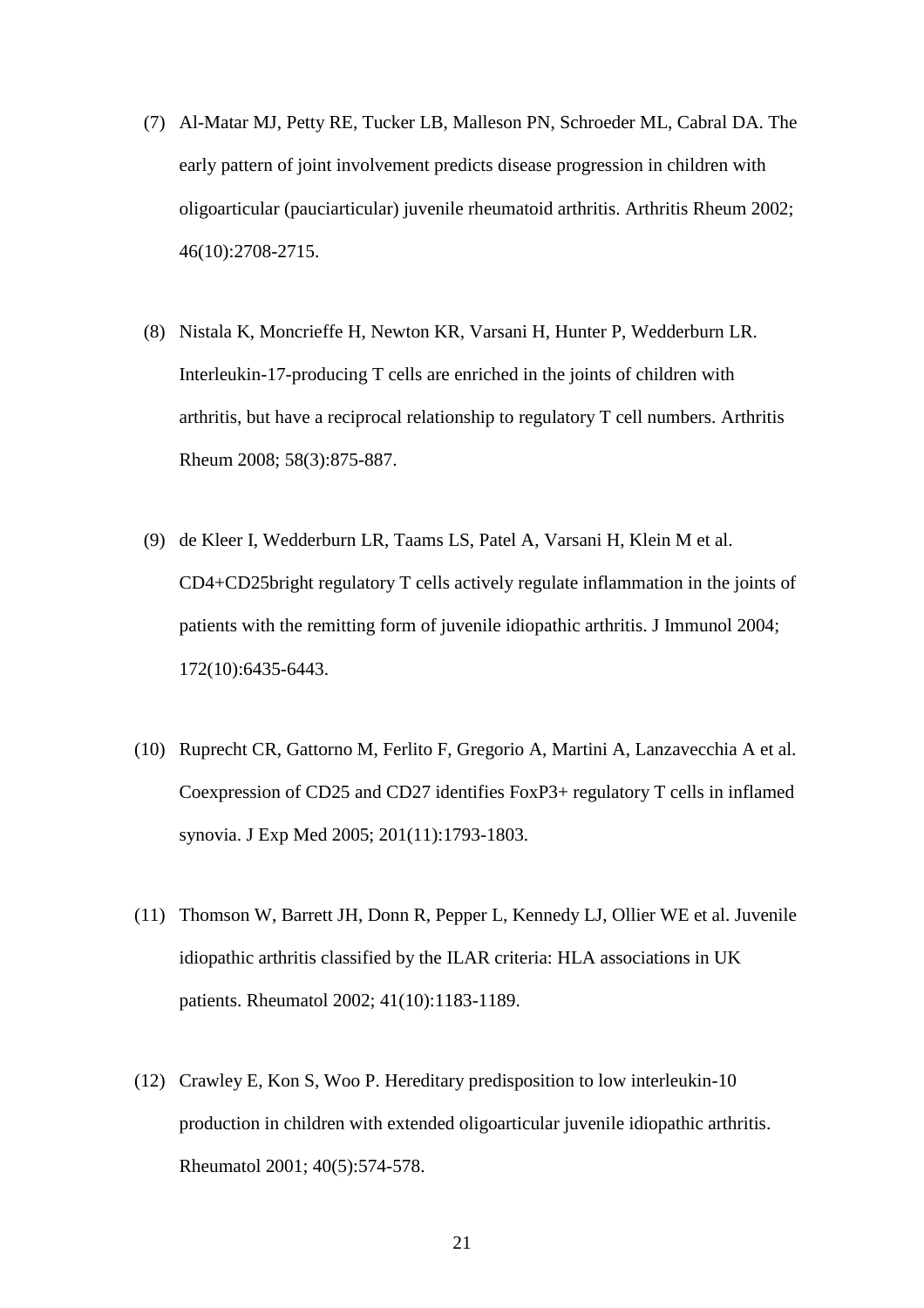- (13) Jarvis JN, Dozmorov I, Jiang K, Frank MB, Szodoray P, Alex P et al. Novel approaches to gene expression analysis of active polyarticular juvenile rheumatoid arthritis. Arthritis Res Ther 2004; 6(1):R15-R32.
- (14) Barnes MG, Aronow BJ, Luyrink LK, Moroldo MB, Pavlidis P, Passo MH et al. Gene expression in juvenile arthritis and spondyloarthropathy: pro-angiogenic ELR+ chemokine genes relate to course of arthritis. Rheumatol 2004; 43(8):973- 979.
- (15) Paik S, Shak S, Tang G, Kim C, Baker J, Cronin M et al. A multigene assay to predict recurrence of tamoxifen-treated, node-negative breast cancer. N Engl J Med 2004; 351(27):2817-2826.
- (16) Huang E, Cheng SH, Dressman H, Pittman J, Tsou MH, Horng CF et al. Gene expression predictors of breast cancer outcomes. Lancet 2003; 361(9369):1590- 1596.
- (17) Thornton J, Lunt M, Ashcroft DM, Baildam E, Foster H, Davidson J et al. Costing juvenile idiopathic arthritis: examining patient-based costs during the first year after diagnosis. Rheumatol 2008; 47(7):985-990.
- (18) Pozarowski P, Huang X, Halicka DH, Lee B, Johnson G, Darzynkiewicz Z. Interactions of fluorochrome-labeled caspase inhibitors with apoptotic cells: a caution in data interpretation. Cytometry A 2003; 55(1):50-60.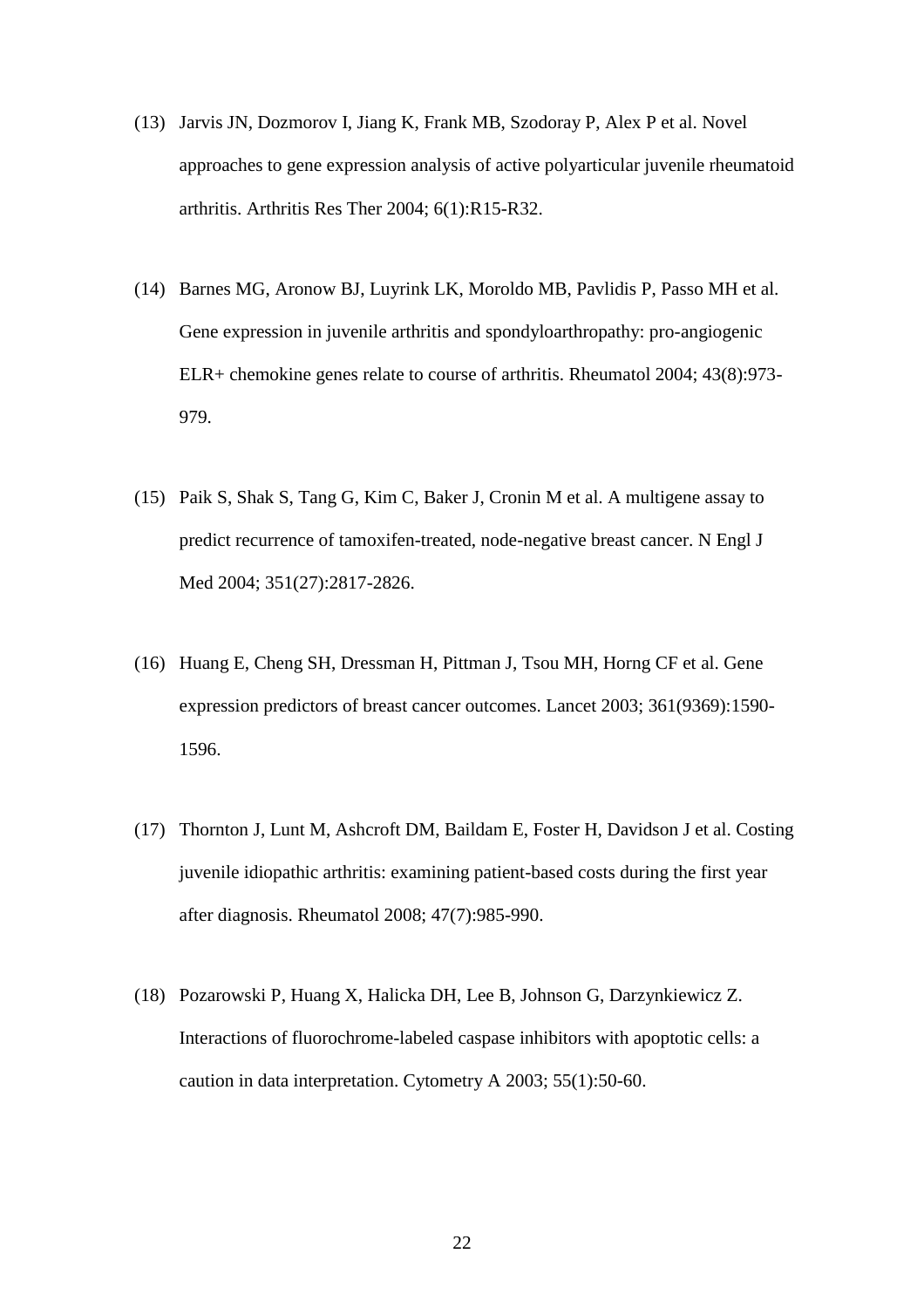- (19) Ivins S, Lammerts van BK, Roberts C, James C, Lindsay E, Baldini A et al. Microarray analysis detects differentially expressed genes in the pharyngeal region of mice lacking Tbx1. Dev Biol 2005; 285(2):554-569.
- (20) Seo J, Bakay M, Chen YW, Hilmer S, Shneiderman B, Hoffman EP. Interactively optimizing signal-to-noise ratios in expression profiling: project-specific algorithm selection and detection p-value weighting in Affymetrix microarrays. Bioinformatics 2004; 20(16):2534-2544.
- (21) Comans-Bitter WM, de Groot R, van den Beemd R, Neijens HJ, Hop WC, Groeneveld K et al. Immunophenotyping of blood lymphocytes in childhood. Reference values for lymphocyte subpopulations. J Pediatr 1997; 130(3):388-393.
- (22) Dalbeth N, Callan MF. A subset of natural killer cells is greatly expanded within inflamed joints. Arthritis Rheum 2002; 46(7):1763-1772.
- (23) Lopez F, Belloc F, Lacombe F, Dumain P, Reiffers J, Bernard P et al. Modalities of synthesis of Ki67 antigen during the stimulation of lymphocytes. Cytometry 1991; 12(1):42-49.
- (24) Mack M, Bruhl H, Gruber R, Jaeger C, Cihak J, Eiter V et al. Predominance of mononuclear cells expressing the chemokine receptor CCR5 in synovial effusions of patients with different forms of arthritis. Arthritis Rheum 1999; 42(5):981-988.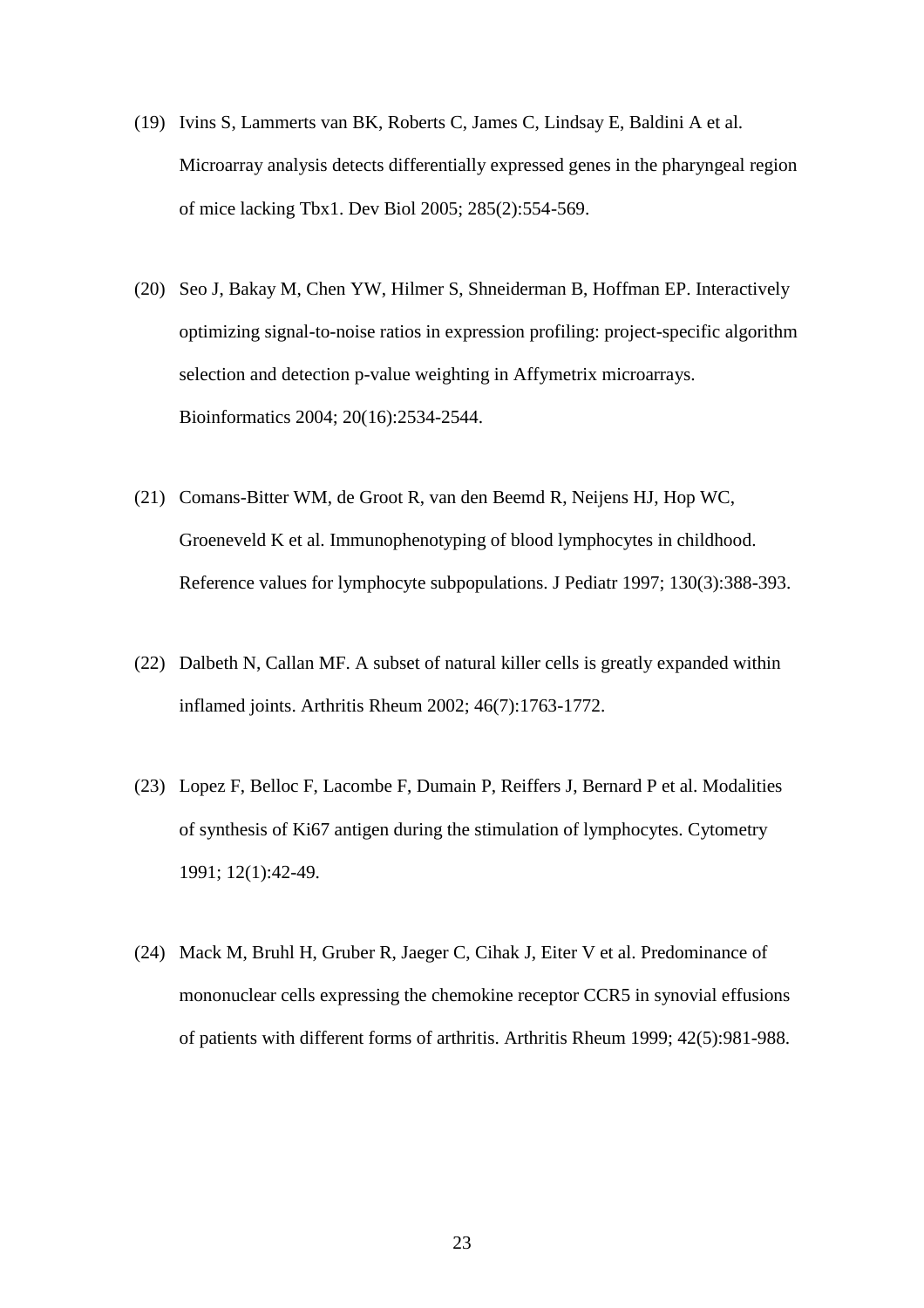- (25) Wedderburn LR, Robinson N, Patel A, Varsani H, Woo P. Selective recruitment of polarized T cells expressing CCR5 and CXCR3 to the inflamed joints of children with juvenile idiopathic arthritis. Arthritis Rheum 2000; 43(4):765-774.
- (26) Pharoah DS, Varsani H, Tatham RW, Newton KR, de JW, Prakken BJ et al. Expression of the inflammatory chemokines CCL5, CCL3 and CXCL10 in juvenile idiopathic arthritis, and demonstration of CCL5 production by an atypical subset of CD8+ T cells. Arthritis Res Ther 2006; 8(2):R50.
- (27) Yao TC, Kuo ML, See LC, Ou LS, Lee WI, Chan CK et al. RANTES and monocyte chemoattractant protein 1 as sensitive markers of disease activity in patients with juvenile rheumatoid arthritis: a six-year longitudinal study. Arthritis Rheum 2006; 54(8):2585-2593.
- (28) Ivanov II, McKenzie BS, Zhou L, Tadokoro CE, Lepelley A, Lafaille JJ et al. The orphan nuclear receptor RORgammat directs the differentiation program of proinflammatory IL-17+ T helper cells. Cell 2006; 126(6):1121-1133.
- (29) Martinez FO, Gordon S, Locati M, Mantovani A. Transcriptional profiling of the human monocyte-to-macrophage differentiation and polarization: new molecules and patterns of gene expression. J Immunol 2006; 177(10):7303-7311.
- (30) Volck B, Johansen JS, Stoltenberg M, Garbarsch C, Price PA, Ostergaard M et al. Studies on YKL-40 in knee joints of patients with rheumatoid arthritis and osteoarthritis. Involvement of YKL-40 in the joint pathology. Osteoarthritis Cartilage 2001; 9(3):203-214.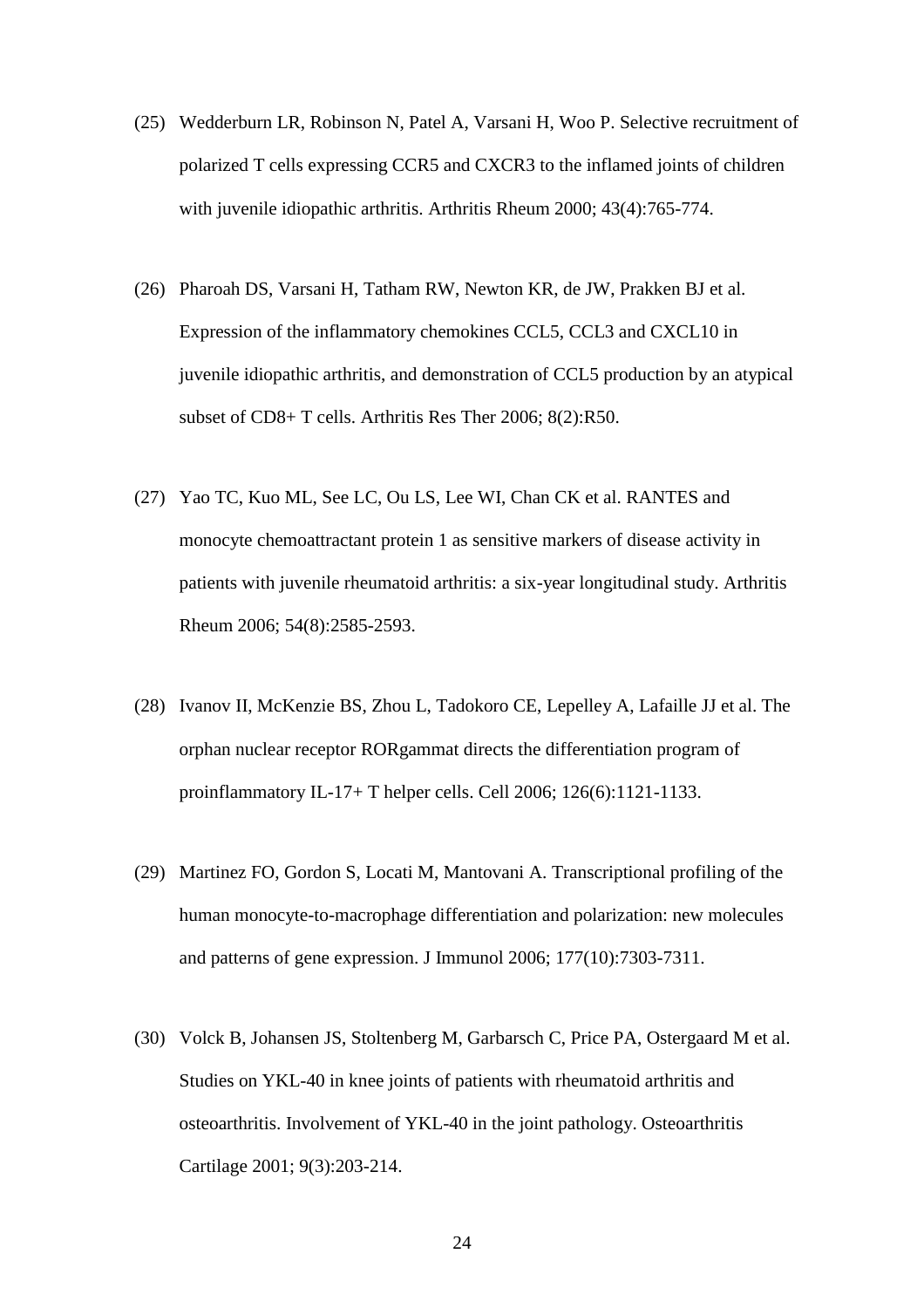- (31) Amadori A, Zamarchi R, De SG, Forza G, Cavatton G, Danieli GA et al. Genetic control of the CD4/CD8 T-cell ratio in humans. Nat Med 1995; 1(12):1279-1283.
- (32) Murray KJ, Luyrink L, Grom AA, Passo MH, Emery H, Witte D et al. Immunohistological characteristics of T cell infiltrates in different forms of childhood onset chronic arthritis. J Rheumatol 1996; 23(12):2116-2124.
- (33) Haworth O, Hardie DL, Burman A, Rainger GE, Eksteen B, Adams DH et al. A role for the integrin alpha6beta1 in the differential distribution of CD4 and CD8 Tcell subsets within the rheumatoid synovium. Rheumatol 2008; 47(9):1329-1334.
- (34) Roep BO. Islet autoreactive CD8 T-cells in type 1 diabetes: licensed to kill? Diabetes 2008; 57(5):1156.
- (35) Black AP, Bhayani H, Ryder CA, Pugh MT, Gardner-Medwin JM, Southwood TR. An association between the acute phase response and patterns of antigen induced T cell proliferation in juvenile idiopathic arthritis. Arthritis Res Ther 2003; 5(5):R277-R284.
- (36) McNeil HP, Shin K, Campbell IK, Wicks IP, Adachi R, Lee DM et al. The mouse mast cell-restricted tetramer-forming tryptases mouse mast cell protease 6 and mouse mast cell protease 7 are critical mediators in inflammatory arthritis. Arthritis Rheum 2008; 58(8):2338-2346.
- (37) Fajardo I, Pejler G. Human mast cell beta-tryptase is a gelatinase. J Immunol 2003; 171(3):1493-1499.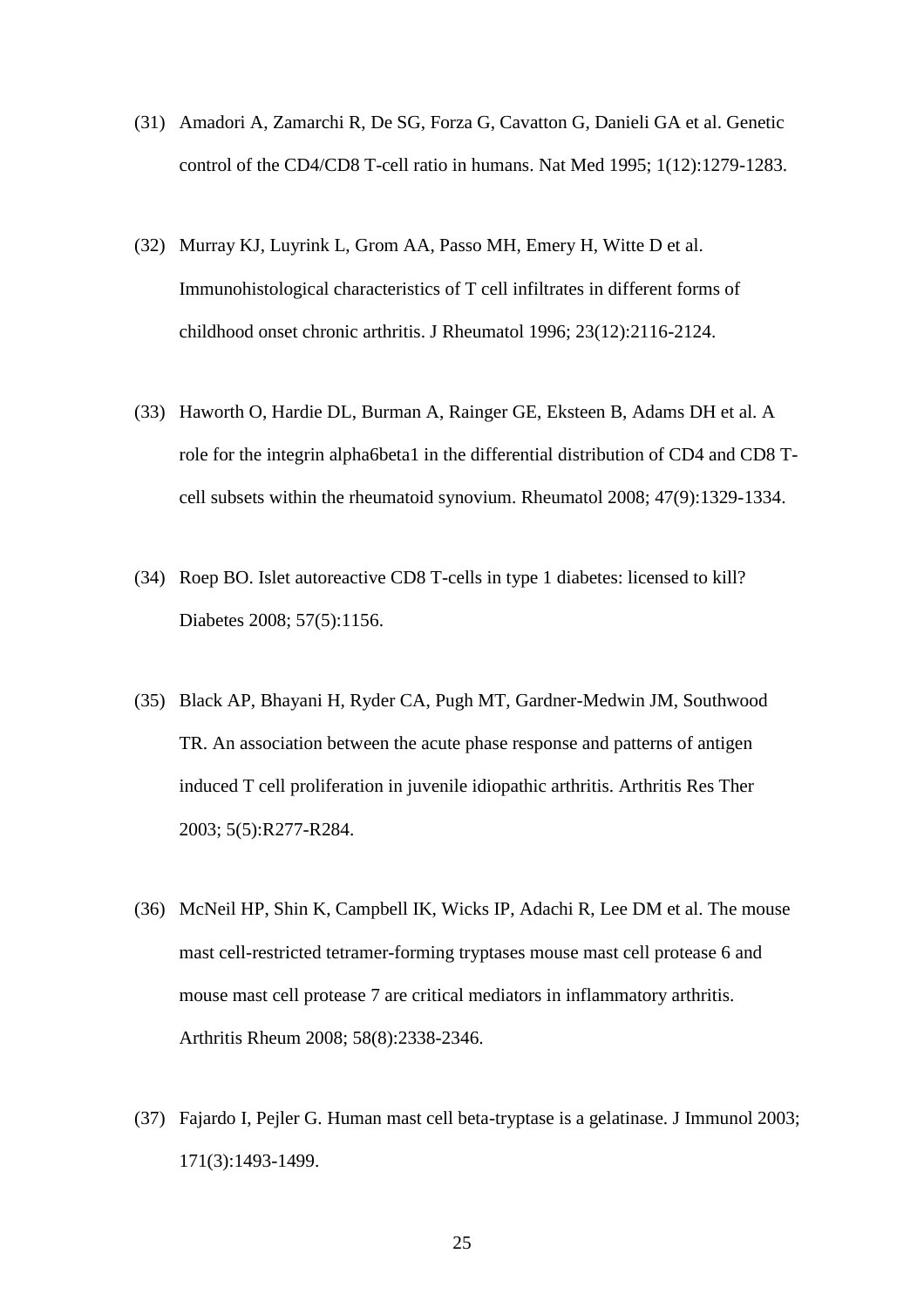- (38) Pang L, Nie M, Corbett L, Sutcliffe A, Knox AJ. Mast cell beta-tryptase selectively cleaves eotaxin and RANTES and abrogates their eosinophil chemotactic activities. J Immunol 2006; 176(6):3788-3795.
- (39) Fall N, Barnes M, Thornton S, Luyrink L, Olson J, Ilowite NT et al. Gene expression profiling of peripheral blood from patients with untreated new-onset systemic juvenile idiopathic arthritis reveals molecular heterogeneity that may predict macrophage activation syndrome. Arthritis Rheum 2007; 56(11):3793- 3804.
- (40) Khalkhali-Ellis Z, Bulla GA, Schlesinger LS, Kirschmann DA, Moore TL, Hendrix MJ. C1q-containing immune complexes purified from sera of juvenile rheumatoid arthritis patients mediate IL-8 production by human synoviocytes: role of C1q receptors. J Immunol 1999; 163(8):4612-4620.
- (41) Kruithof E, Van dB, V, De RL, Vandooren B, Joos R, Canete JD et al. Distinct synovial immunopathologic characteristics of juvenile-onset spondylarthritis and other forms of juvenile idiopathic arthritis. Arthritis Rheum 2006; 54(8):2594- 2604.
- (42) Lee SW, Kim JH, Park MC, Park YB, Lee SK. Adiponectin mitigates the severity of arthritis in mice with collagen-induced arthritis. Scand J Rheumatol 2008; 37(4):260-268.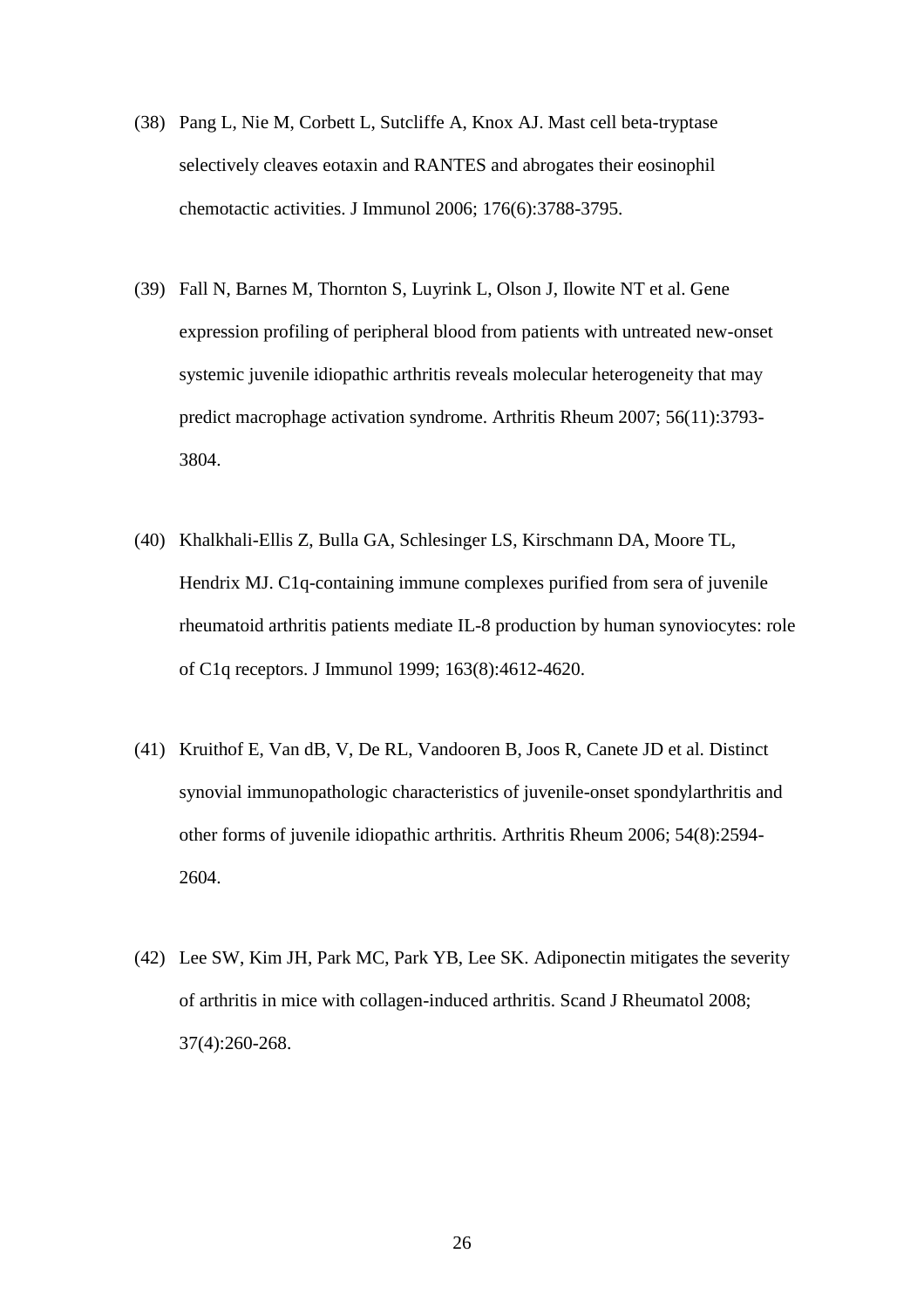- (43) Senolt L, Pavelka K, Housa D, Haluzik M. Increased adiponectin is negatively linked to the local inflammatory process in patients with rheumatoid arthritis. Cytokine 2006; 35(5-6):247-252.
- (44) Delgado M, Abad C, Martinez C, Leceta J, Gomariz RP. Vasoactive intestinal peptide prevents experimental arthritis by downregulating both autoimmune and inflammatory components of the disease. Nat Med 2001; 7(5):563-568.
- (45) Delgado M, Robledo G, Rueda B, Varela N, O'Valle F, Hernandez-Cortes P et al. Genetic association of vasoactive intestinal peptide receptor with rheumatoid arthritis: altered expression and signal in immune cells. Arthritis Rheum 2008; 58(4):1010-1019.
- (46) Gonzalez-Rey E, Fernandez-Martin A, Chorny A, Delgado M. Vasoactive intestinal peptide induces CD4+,CD25+ T regulatory cells with therapeutic effect in collagen-induced arthritis. Arthritis Rheum 2006; 54(3):864-876.
- (47) Tone Y, Furuuchi K, Kojima Y, Tykocinski ML, Greene MI, Tone M. Smad3 and NFAT cooperate to induce Foxp3 expression through its enhancer. Nat Immunol 2008; 9(2):194-202.
- (48) Ono M, Yaguchi H, Ohkura N, Kitabayashi I, Nagamura Y, Nomura T et al. Foxp3 controls regulatory T-cell function by interacting with AML1/Runx1. Nature 2007; 446(7136):685-689.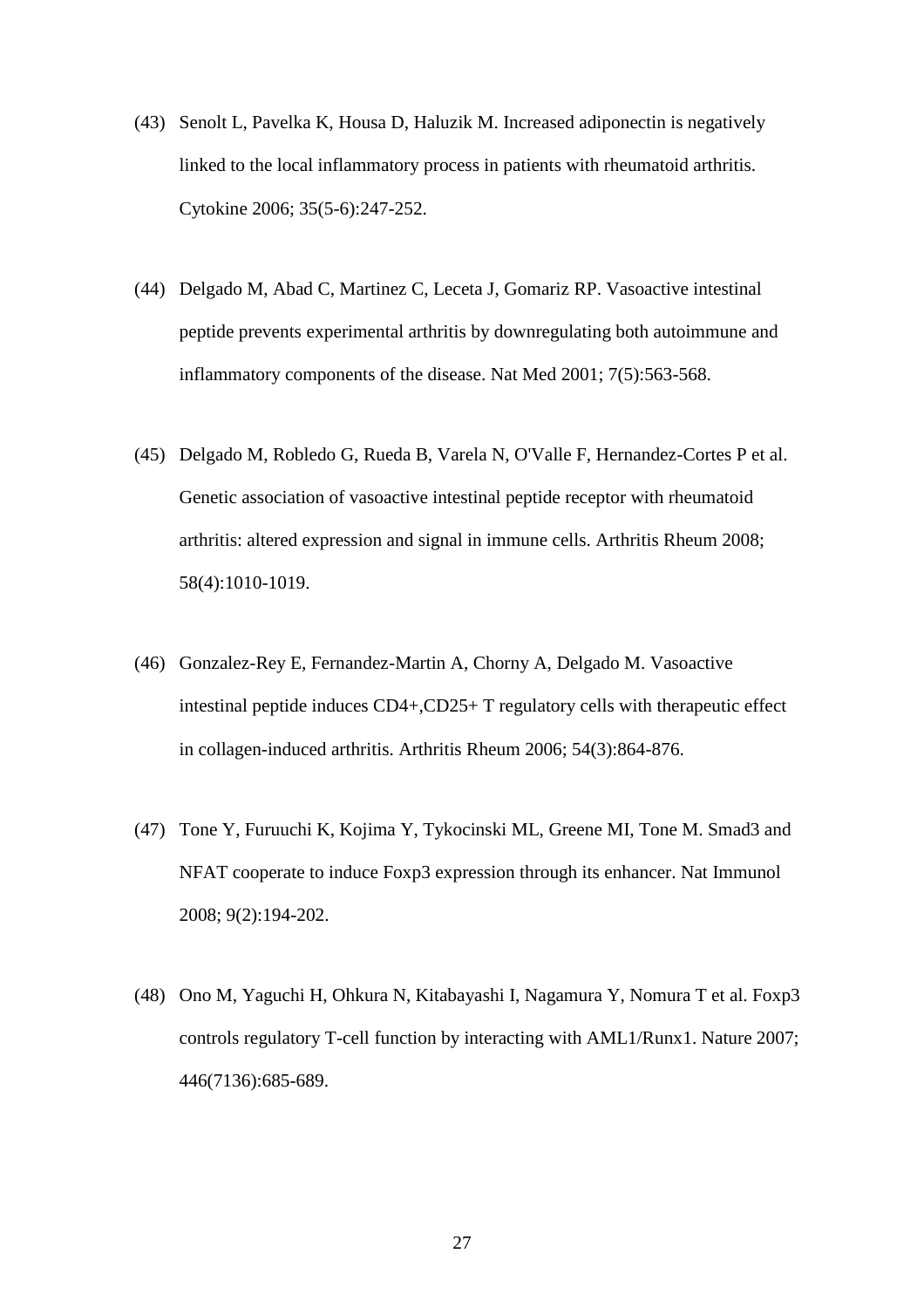(49) Zhang F, Meng G, Strober W. Interactions among the transcription factors Runx1, RORgammat and Foxp3 regulate the differentiation of interleukin 17-producing T cells. Nat Immunol 2008; 9(11):1297-1306.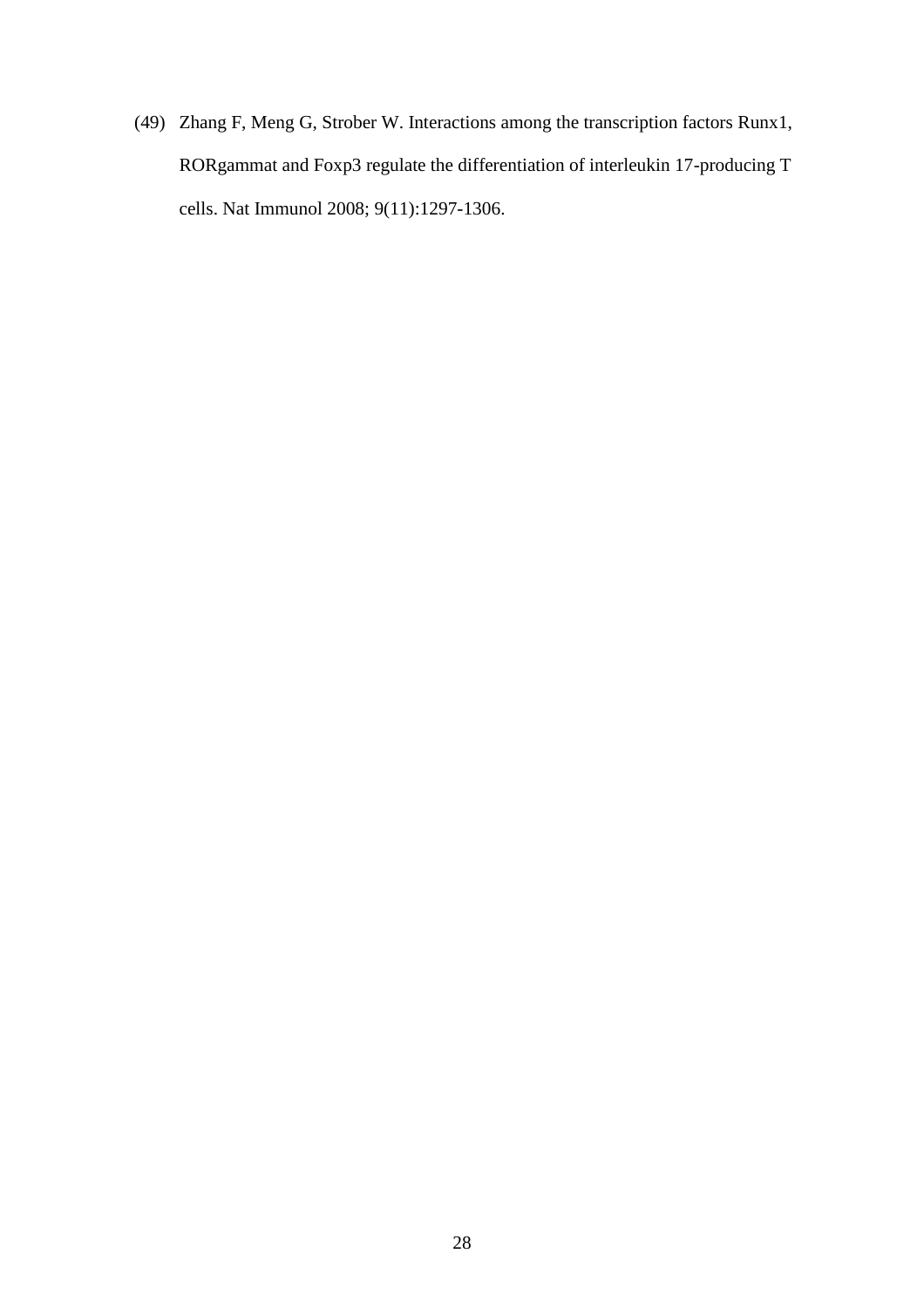| Outcome                                 | Persistent           | Extended-to-be       |
|-----------------------------------------|----------------------|----------------------|
|                                         | $(n=21)$             | $(n=11)$             |
|                                         |                      |                      |
| Female, n (%)                           | 14 (66%)             | 8 (73%)              |
| Mean age at time of sample, $\pm$ SD    | $6.8 \pm 3.7$ years  | $5.1 \pm 3.5$ years  |
| Mean disease duration at time of sample | $7.4 \pm 3.7$ months | $8.1 \pm 3.9$ months |
| $\pm$ SD                                |                      |                      |
| Erythrocyte sedimentation rate          | $21 \pm 17$          | $29 \pm 23$          |
| at time of sample, $\pm$ SD             |                      |                      |
| MTX or prednisolone prior to or at time | $\overline{0}$       | $\overline{0}$       |
| of sample                               |                      |                      |
| Mean number of joints involved at time  | $1.7 \pm 1.0$        | $2.0 \pm 1.2$        |
| of sample, $\pm$ SD                     |                      |                      |
| Mean cumulative number of joints        | $2.3 \pm 1.0$        | $5.6 \pm 0.9$        |
| involved by 1 year $\pm$ SD $*$         |                      |                      |
| Mean number of actual joints            | $0.8 \pm 1.3$        | $3.8 \pm 2.4$        |
| involved at one year, $\pm$ SD          |                      |                      |
|                                         |                      |                      |

## **Table 1. Clinical Characteristics of patients with known outcome at one year**

\*As defined for persistent or extended status, (1)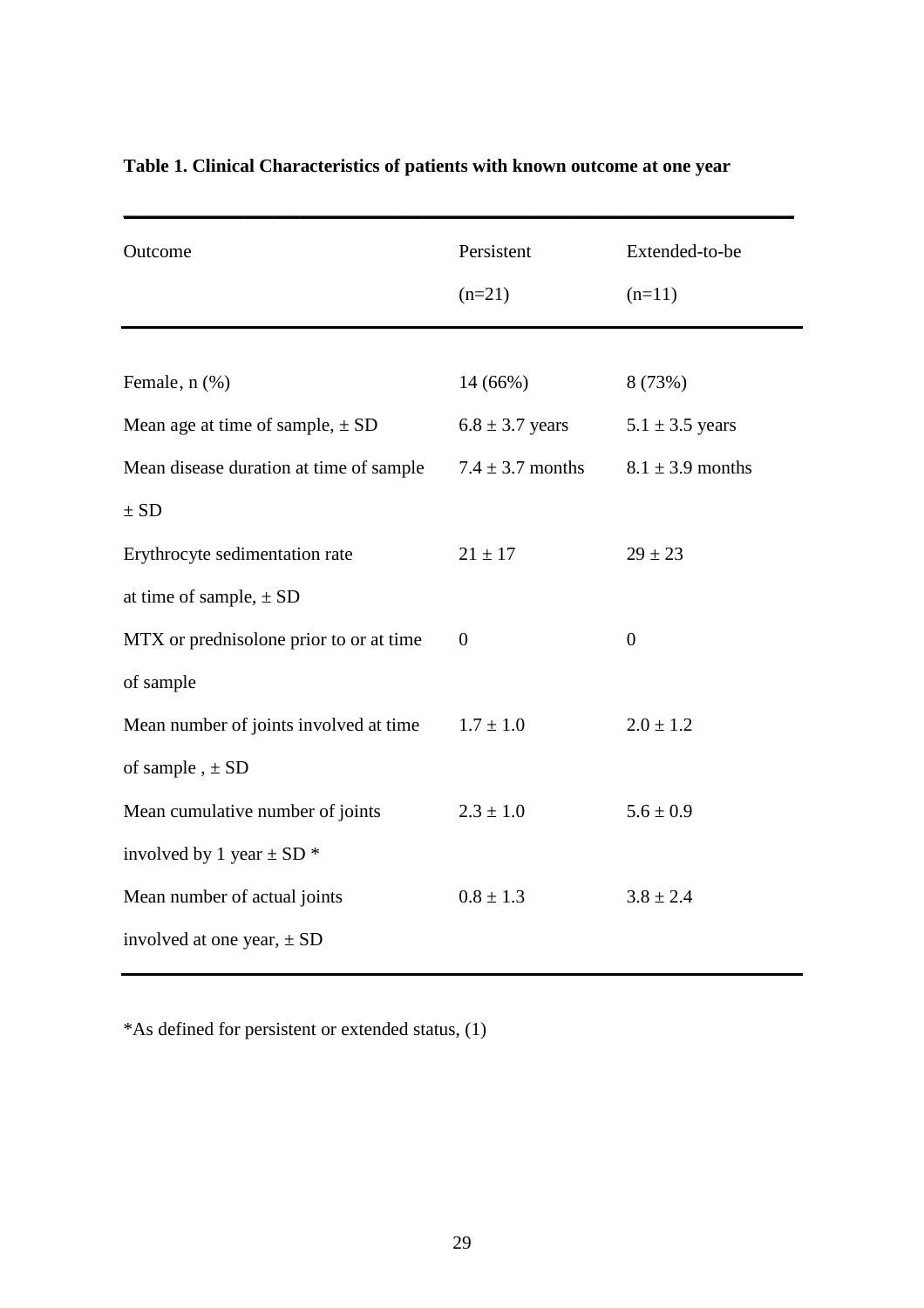# **Table 2. Genes differentially expressed in SFMC of extended-to-be vs. persistent OA-**

## **JIA patients**

| Functional category, Gene name           | Symbol            | Fold Change* |  |
|------------------------------------------|-------------------|--------------|--|
| Cell surface proteins                    |                   |              |  |
| Interferon inducible 27                  | IFI27             | 4.2          |  |
| Macrophage receptor with collagenous     | <b>MARCO</b>      | 3.1          |  |
| structure                                |                   |              |  |
| Interleukin 31 receptor alpha            | IL31RA            | 2.7          |  |
| T-cell immunoglobulin and mucin domain   | TIMD4             | 2.1          |  |
| containing 4                             |                   |              |  |
| Interferon alpha inducible protein       | IFI <sub>6</sub>  | 1.8          |  |
| Solute carrier family 31 member 2        | SCL31A2           | 1.7          |  |
| CD8 beta                                 | CD8B1             | 1.6          |  |
| CXCR6                                    | CXCR6             | $-1.6$       |  |
| Vasoactive intestinal peptide receptor 1 | VIPR1             | $-1.7$       |  |
| Leukocyte-associated Ig-like receptor 2  | LAIR <sub>2</sub> | $-2.0$       |  |
| CXCR2 (Interleukin 8 receptor beta)      | IL8RB             | $-2.3$       |  |
| CCR3                                     | CCR3              | $-2.7$       |  |
| Cytokines and chemokines                 |                   |              |  |
| CCL18                                    | CCL18             | 3.0          |  |
| CXCL9                                    | CXCL9             | 3.0          |  |
| Interferon gamma                         | <b>IFNG</b>       | 1.7          |  |
| Small inducible cytokine subfamily E1    | SCYE1             | 1.5          |  |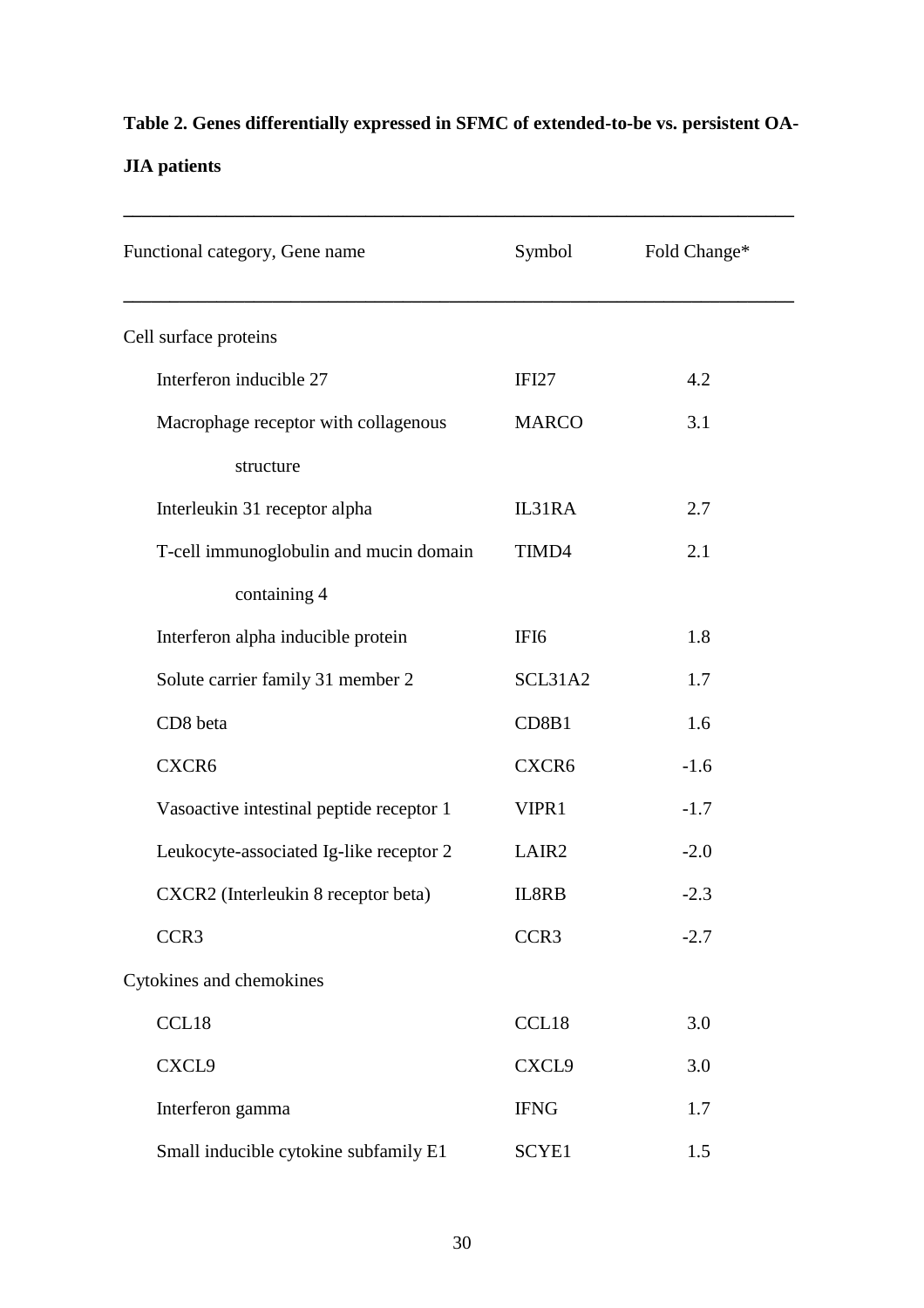Complement

|                                | C <sub>1</sub> q gamma                         | C <sub>1</sub> QC              | 4.0    |  |
|--------------------------------|------------------------------------------------|--------------------------------|--------|--|
|                                | C <sub>1</sub> q beta                          | C1QB                           | 3.5    |  |
|                                | C <sub>1</sub> q alpha                         | C <sub>1</sub> Q <sub>G</sub>  | 3.1    |  |
|                                | C <sub>2</sub>                                 | C <sub>2</sub>                 | 3.2    |  |
| Nuclear receptors and proteins |                                                |                                |        |  |
|                                | Nuclear receptor subfamily 4, group A2         | NR <sub>4</sub> A <sub>2</sub> | 2.3    |  |
|                                | Activating transcription factor 3              | ATF3                           | 1.9    |  |
|                                | Runt-related transcription factor 1            | RUNX1                          | 1.7    |  |
|                                | RAR-related orphan receptor C                  | <b>RORC</b>                    | $-3.4$ |  |
|                                | Cytoplasmic proteins                           |                                |        |  |
|                                | Fatty acid binding protein 3                   | FABP3                          | 2.3    |  |
|                                | Endoplasmic reticulum aminopeptidase 2         | ERAP2                          | 2.2    |  |
|                                | Mothers against DPP (Drosophila)               | SMAD3                          | $-1.7$ |  |
|                                | homologue 3                                    |                                |        |  |
| <b>Extracellular Mediators</b> |                                                |                                |        |  |
|                                | Chitinase 3-like 1 (cartilage glycoprotein 39) | CHI3L1                         | 4.2    |  |
|                                | Fibronectin 1                                  | FN1                            | 2.8    |  |
|                                | Adiponectin                                    | <b>ADIPOQ</b>                  | $-2.5$ |  |
|                                | Tryptase alpha/beta 1                          | TPSAB1                         | $-6.0$ |  |
|                                |                                                |                                |        |  |

\* Fold change is the ratio of the means of the two groups. Positive values denote higher expression in extended-to-be OA-JIA and negative values indicate higher expression in persistent OA-JIA.

**\_\_\_\_\_\_\_\_\_\_\_\_\_\_\_\_\_\_\_\_\_\_\_\_\_\_\_\_\_\_\_\_\_\_\_\_\_\_\_\_\_\_\_\_\_\_\_\_\_\_\_\_\_\_\_\_\_\_\_\_\_\_\_\_\_\_\_**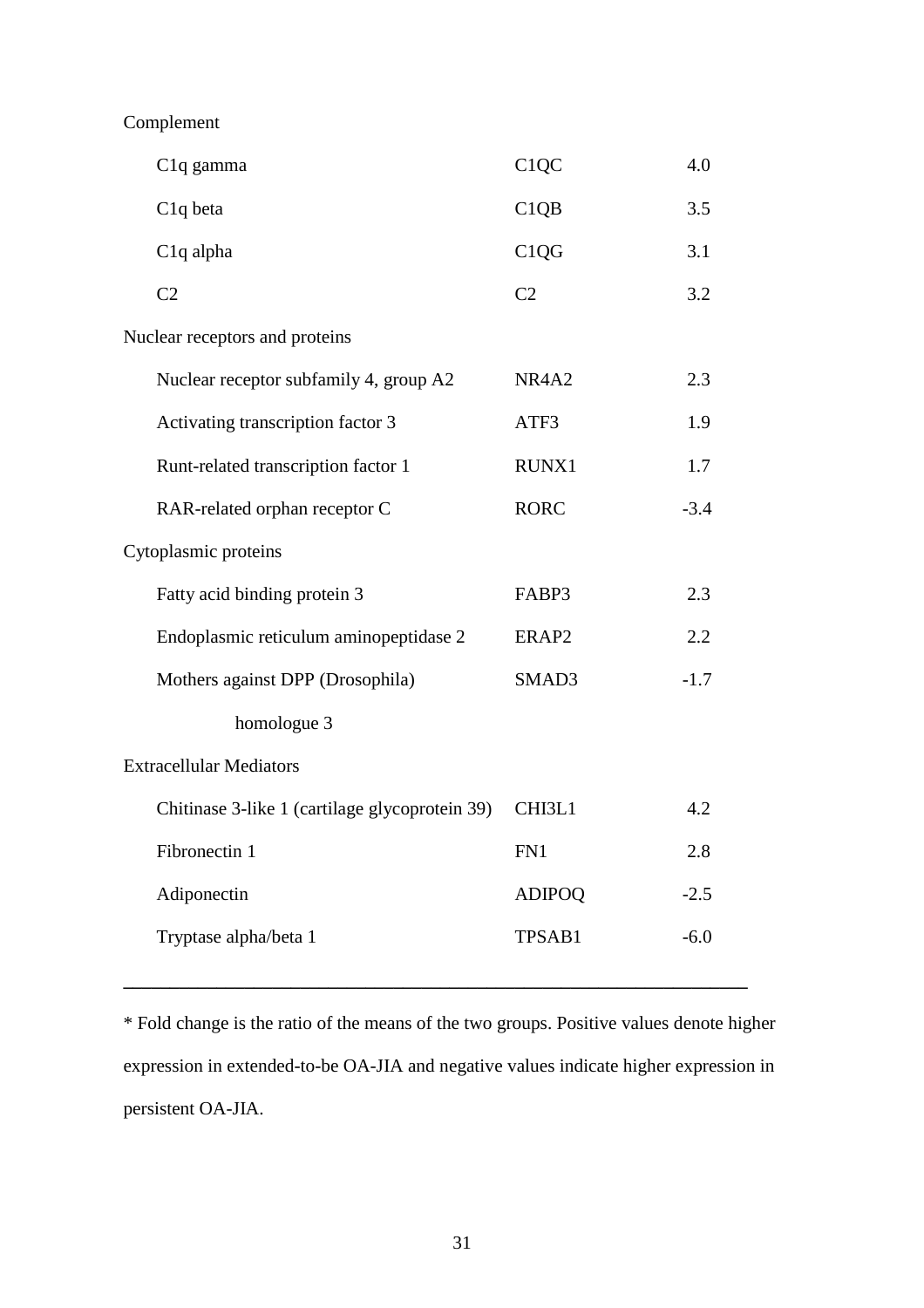### **Figure Legends**

**Figure 1.** Differences in mononuclear cell subsets in synovial fluid compared with blood from children with OA-JIA. Flow cytometry was used to enumerate proportions of **A,** T cells vs. B cells from the live cell gate, **B,** CD4+ and CD8+ T cell subsets from the CD3+ live cell gate ( $\gamma$ <sup>o</sup>TCR-bearing cells were also enumerated with a specific antibody not shown), and **C,** natural killer (NK) cell subsets from the CD56+ live cell gate. Representative plots of blood (left panels) and synovial fluid (middle panels) are followed by graphs (right panels) of the mean and standard deviation of 14 paired patient samples.

**Figure 2.** Differences in synovial fluid mononuclear cell subsets in persistent OA-JIA (21 patients) compared to extended-to-be OA-JIA (11 patients) and their utility as predictors of outcome. **A.** Mean and standard error of T cell subsets, B cells, monocytes/macrophages (CD14+) and total myeloid cells (CD13+) derived from flow cytometry and reported as a percentage of total live cells. Persistent (pale grey) are compared with extended-to-be (dark grey) OA-JIA. **B.** Flow cytometry derived CD4:CD8 T cell ratios for persistent and extended-to-be OA-JIA. Lines indicate medians. **C.** A logistic regression model that used proportions of CD4+ and CD19+ lymphocytes correctly predicted 27 out of 32 (84%) outcomes. Probability of extending is plotted for each patient. Lines indicate medians. **D.** Receiver-operator characteristic curves comparing CD4:CD8 ratio (area=0.79) with the CD4+ T cell-B cell model derived from logistic regression (area=0.90). **\*** *P*<0.05, **\*\*** *P*<0.01, **\*\*\*** *P*<0.001 by Mann-Whitney test.

**Figure 3.** Measures of proliferation, apoptosis and migration on T cell subsets in synovial fluid. OA-JIA patient synovial fluid  $(n=12)$  (A and B), or blood  $(n=7)$  (C) CD4+ and